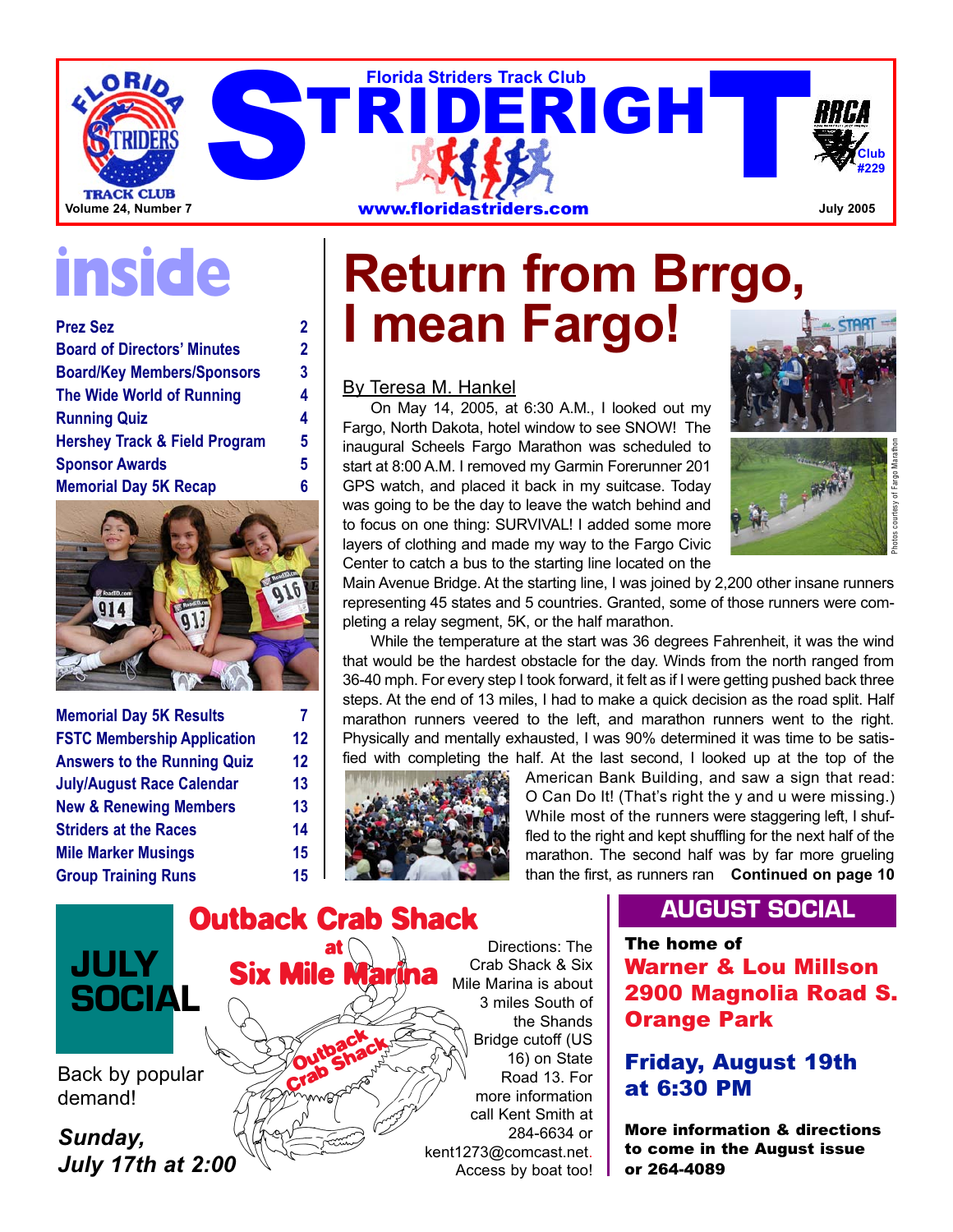## Prez Sez



By Bob Boyd

You already know that the Striders are a great group that accomplishes a lot of good

things and has a lot of fun in the process, but some outside recognition and confirmation is a good thing too. For starters, our Children's Running Coordinator, **Warner Millson**, represented us at the annual Reinhold Award Breakfast and brought home a \$500 award to the Striders in recognition of our good work in the category of Health and Human Services in Clay County in 2004. Your excellent support of children's running programs and our scholarship awards figure prominently in those contributions and every Strider member and sponsor should take pride in this award, our second in two years! Vanessa and I had the honor of representing the **Florida Striders** at the Road Runners Club of America Convention (RRCA) in New Orleans last month. Your Newsletter was given **Honorable Mention** in the Southern Region in 2004. Those awards don't happen without the great articles and contributions of many of our members, but **Ken Bendy, Rob Glenn, Al Saffer**, and **Jenny Allen** deserve particular recognition for their ongoing contributions and efforts each month for our newsletter. With **Trish Kabus** as our editor this year, I believe we will do even better in the next competition. Our club is also gifted with one of the best State Representatives (and former National Award winner in that category,) **Ken Bendy**. Ken is not just our State Representative, he also serves as the coordinator for all the State Representatives at the National Convention and we are very lucky to have him. The RRCA Convention features a lot of great seminars about many aspects of running, the opportunity to compare notes and share with many other clubs, and will definitely fan your flames of enthusiasm for running! We were very proud to represent the Florida Striders.

Our club put on another great race on Memorial Day. All of our volunteers and sponsors, led by Race Directors **Frank Sutman** and **Lillian Lawless**, deserve kudos for a great **Continued on page 4**

### **Board of Directors' Minutes, 06/14/05**

Bob Boyd called the meeting to order at 7:00 PM. Directors absent: G. Hallett, J. DeAntonis, K. Smith, T. Carere.

### **Run to the Sun final accounting**

Matt distributed the final race accounting to the board. Total profit was \$4697 which exceed the budgeted amount of \$4400. Matt will determine how much income was received from membership vs. race entries.

### **Autumn fitness budget proposal**

Bob distributed the proposed race budget. The expense for awards decreased since plaques will be used instead of Carrabbas gift certificates. The net profit is estimated at \$3730 (contingent on 1 sponsor) which is consistent with the club's budget of \$3700 for the race. Someone asked how the comp entries were handled and per Bob it is the race director's discretion. The police officers help on a volunteer basis – we provide a donation and tshirts but they are not directly compensated. Frank noted that the \$1800 pass-through donation from the Kennel Club to the schools was not listed on the budget. Bob will include it so the race budget is consistent with the club's budget.

### **Minutes/Action items**

Last month's minutes were approved with one correction – John D. was missed in the list of absentees.

### **Treasurer's report**

Last month's income included the Reinhold award. On the expense side, Lil purchased food prep supplies for the races (cutting boards, knives, trash bags, etc.) The majority of the expense was from restocking the merchandise. Report filed as written.

### **Memorial Day summary**

The race had 488 registered/440 finishers – 340 pre-registered, 25 comps (CitiStreet), and 142 day of race. The fun run had 110 finishers. Lil received a letter from the mayor of Green Cove Springs thanking the Striders for the race. A thank you went to John Powers for his resources in obtaining 3 of the race's sponsors.

### **CitiStreet health fair**

Bill Dunn is looking for volunteers to represent the Striders at CitiStreet's health fair (August 8-9) – volunteers would talk about the club, hand out fliers, answer questions about running/exercise, etc.

### **Children's running committee update**

Warner reported that next month the children's running committee will bring their recommendation to the board regarding a request they received for funding from a new school. Also, the committee may change the requirements for how schools are compensated for participating in the fun runs to increase participation.

### **Open forum**

Bob went to the RRCA convention last month and noted that Florida was the most represented state. The StrideRight received honorable mention for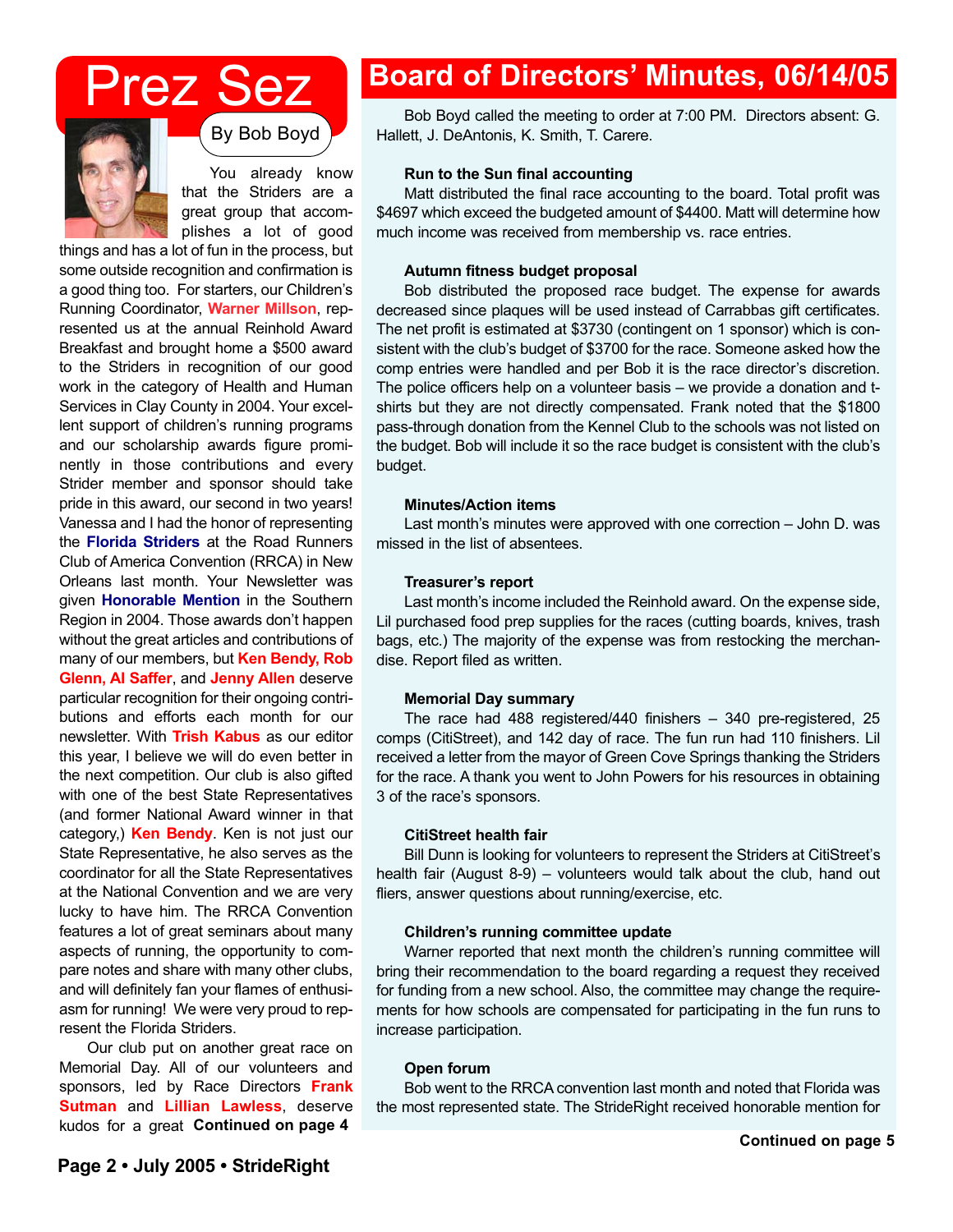| 02005-2006 Board of<br><b>Directors</b>                                                                                                                                                                                                                                                                                                                                                                            |                                                                                                                 |          |                                                                                                                                              |                                                                                                                                                | SUPPORT OUR SPONSORS THEY SUPPORT OUR SPORT                                                                                                                                                                                                                                         |
|--------------------------------------------------------------------------------------------------------------------------------------------------------------------------------------------------------------------------------------------------------------------------------------------------------------------------------------------------------------------------------------------------------------------|-----------------------------------------------------------------------------------------------------------------|----------|----------------------------------------------------------------------------------------------------------------------------------------------|------------------------------------------------------------------------------------------------------------------------------------------------|-------------------------------------------------------------------------------------------------------------------------------------------------------------------------------------------------------------------------------------------------------------------------------------|
| & Key Members<br>(Board Members marked with an *)<br>President/<br>Autumn Fitness 5K Director *Bob Boyd<br>(H) 272-1770 (W) 272-1770<br>email: BobBoydFL@comcast.net<br>Vice President: *John Powers<br>$(H)$ 264-8026 (W) 354-1221x111<br>email: john.powers@floridapowertrain.com                                                                                                                                | Mike Shad & Nissan<br>Run to the Sun                                                                            | 269-9400 |                                                                                                                                              | Orange<br>Park<br><b>Kennel Club</b>                                                                                                           | JACKSONVILLE<br>Greyhound<br><b>RACING</b><br><b>Jacksonville Kennel Club</b><br><b>Orange Park Kennel Club</b><br>The "Best Bet" at St. Johns                                                                                                                                      |
| Secretary: *Karin Glenn<br>(H) 886-4095 (W) 399-5888x1418<br>email: tortille@aol.com<br>Treasurer/Memorial Day 5K Director:<br>*Frank Sutman  (H) 292-1399<br>email: lawless@bellsouth.net<br><b>E-News Coordinator/</b><br><b>Memorial Day 5K Director:</b><br>*Lillian Lawless  (H) 292-1399<br>email: lawless@bellsouth.net<br><b>Membership Director:</b>                                                      | <b>Orange Park Medical Center</b>                                                                               |          |                                                                                                                                              | Qun<br>y I (Y )<br><b>Run to</b><br>the Sun                                                                                                    | <b>CENTEX</b><br><b>HOMES</b><br>Run to the Sun 8K                                                                                                                                                                                                                                  |
| H) 880-4414 (H) 880-4414<br>email: tcarere@hotmail.com<br><b>Equipment Director &amp; Webmaster:</b><br>JD Smith (H) 264-1673<br>email: smithi53@bellsouth.net<br>Photographer:<br>*Vanessa Boyd (H) 272-1770<br>email: vanessaboydFL@comcast.net<br><b>Mile Marker Musings Columnist:</b><br>H) 886-4095 (H) 886-4095<br>email: orrus@aol.com                                                                     | <b>FLORIDA POWERTRAIN</b><br>& HYDRAULICS, INC.<br>Run to the Sun 8K &<br><b>Autumn Fitness 5K</b>              |          |                                                                                                                                              | citistreet<br>A State Street and Citigroup Company<br><b>Memorial Day 5K</b>                                                                   | <b>ZAVI</b><br>Run to the Sun                                                                                                                                                                                                                                                       |
| <b>Social &amp; Quarterly Meeting Coordinator:</b><br>*Kent Smith  (H) 284-6634<br>email: kent1273@comcast.net<br><b>Children's Run Coordinator:</b><br>*Warner Millson  (H) 264-4089<br>email: wmillson@comcast.net<br><b>Merchandise Coordinator:</b><br>*George Hoskins  (H) 264-4372<br>email: ghoskins@bellsouth.net<br><b>Directors at Large:</b><br>*Gary Hallett (H) 292-2793<br>email: ghall32447@aol.com | Garber Chevrolet<br>Green Cove Springs, Florida<br><b>Memorial Day 5K</b>                                       |          | <b>AC-CON</b><br><b>Memorial Day 5K</b>                                                                                                      | Prudential <b><i>D</i></b> Financial<br><b>IFS-A097803</b><br>Dennis M. Axman<br>CLU, ChFC, AEP, CFP<br>904-313-2195<br><b>Memorial Day 5K</b> | <b>Smoak, Davis</b><br>& Nixon LLP<br>(904) 396-5831<br>Autumn Fitness 5K                                                                                                                                                                                                           |
| *Julie Runnfeldt  (H) 264-8649<br>email: jrunnfeldt@aol.com<br>*Patti Stewart-Garbrecht(H) 541-1303<br>email: epstewart2002@yahoo.com<br>*Dave Bokroas (H) 545-4538<br>email: DBokros@comcast.net<br>*John DeAntonis  (H) 264-3541<br>email: johnnydee1@comcast.net<br>*Steve Edgell (H) 284-2868                                                                                                                  | -orange park-<br>Power house<br>611 Blanding Blvd<br>1 Mile South of<br>Kingsley<br>272-2272<br>Memorial Day 5K |          | FAGAN & BROUSSARD<br>John Fagan, P.A.<br>278-6000<br>Autumn Fitness 5K                                                                       | <b>Florida Heart</b><br><b>Center</b><br>We Care For<br>Your Heart<br>(904) 269-1664<br>Hassein Ramezani, MD                                   | <b>Pediatric</b><br>Dentistry &<br><b>Orthodontics</b><br>Donnie A. Myers<br>Gary R. Myers<br>(904) 272-6606                                                                                                                                                                        |
| email: steve.edgell@floridapowertrain.com<br>*Mike Ford (H) 406-2989<br>email: forddog92@hotmail.com<br>*Terry Sikes (H) 384-7194<br>email: terrysikes@aol.com<br><b>Newsletter Circulation Manager:</b><br>Jenny Allen (H) 269-1226<br>email: RichJenRun@comcast.net<br><b>Hog Jog Director</b><br>Steve Bruce  (H) 731-8205<br>email: stevebruce@comcast.net                                                     | cie<br>Outpost<br>1560-4 Business Ctr Dr<br>Fleming Island -<br>Orange Park<br>215-6885                         |          | <b>BEACH R.A.T.</b><br><b>Beach Residents and</b><br>friends Against Trash<br><b>PLEASE HELP US</b><br><b>KEEP OUR BEACH</b><br><b>CLEAN</b> | <b>General</b><br><b>Truck</b><br><b>Equipment &amp;</b><br><b>Trailer Sales,</b><br>Inc.                                                      | <b>Autumn Fitness 5K</b>                                                                                                                                                                                                                                                            |
| River Run Hospitality Tent Coordinator:<br>Stan Scarlett  (H) 994-2687<br>email: stanscarlett@msn.com<br><b>RRCA State Representative: Ken Bendy</b><br>(H) 278-2926 email: kbendy@aol.com<br>Run to the Sun Director:<br>Matt Ross (H) 268-8392<br>email: HartRoss@bellsouth.net<br>Strider "Person" Coordinator for Races:<br>Al Saffer (H/W) 665-6996                                                           | <b>Publix</b><br><b>Supermarket</b><br><b>Charities</b>                                                         |          | Wings & Oyster Bar<br>Green Cove Springs, Florida                                                                                            | <b>Village Bread</b><br>Market                                                                                                                 | <b>PROMO</b><br><b>DEPOT</b><br><b>BLUE RIDGE</b><br>WATER COMPANY INC<br><b>5 MOUNTAIN SPRING WATER F</b><br>Robert<br>Shields, Sr.                                                                                                                                                |
| email: saffat@jea.com<br><b>Scholarship Coordinator</b><br>Tom Sullivan (H) 882-1592<br>email: msull10166@cs.com<br>Newsletter Editor: Trish Kabus                                                                                                                                                                                                                                                                 |                                                                                                                 |          |                                                                                                                                              |                                                                                                                                                | The Florida Striders Track Club is incorporated as a non-profit organization under the laws<br>of Florida and is granted federal tax exempt 501(c)3 status under the blanket exemption of<br>the RRCA ID#74-2194707. StrideRight is published monthly at P.O. Box 413, Orange Park, |

(Cell) 343-5181 (H) 904-829-2110

FL. Non-profit Organization Bulk Rate postage is paid at Orange Park, FL.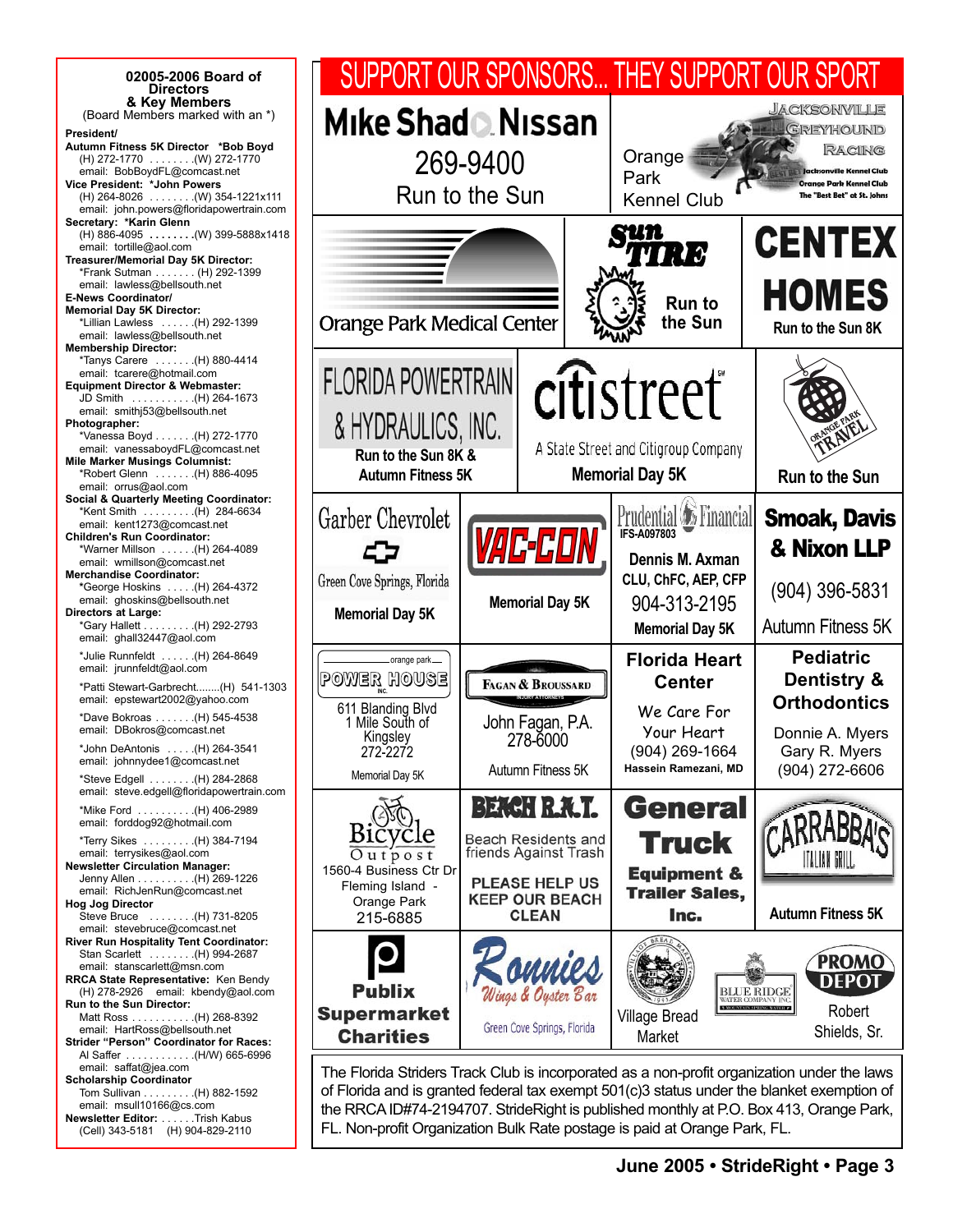# **Rub Them Doggies – All 26 Parts**

You all know there are 26 miles to a marathon. And, you might be familiar with the old term for feet: "These dogs are killin' me!" Anatomists know there are 26 bones in each human foot

Anyway, I have discovered one way of enhancing my running health that I share with everybody I coach and all who read this article: Rub Them Dogs! A good foot massage, self-administered, is a valuable daily routine.

Sure, I know. You'd rather just lie back and let someone else give you the foot rub. But Spanish novelist Cervantes once said, "I know where my own shoe pinches me." Likewise, your own touch will be perfect: not too hard, not too gentle.

Take off your shoes and socks. Do it now, while you're reading this. My favorite time for foot rubbing is first thing in the morning, barely

conscious, the thick viscosity of sleep preventing major movement. Fold one leg up where you can reach it and grab it with both hands.

Gently massage the ball of your foot with both thumbs. This is where the five metatarsals connect to your 14 tiny toe bones. In a few seconds, you can apply more pressure. Fold, twist, and pull on all those bones, realizing they are all

### **Runner's Quiz** *By Jay Birmingham*

1. How many bones comprise a human foot?

2. Exactly how many meters make a mile?

3. What are negative splits?

4. The "runner's high" brain chemicals are called endorphins. Why?

5. How can a runner know when lactic acid is starting to accumulate in the blood stream?

**See page 12 for answers**

### **PREZ SEZ**

Continued from page 2

job. The social at our Race Directors' home later that afternoon was both fun and tasty – thank you Frank & Lil! June 12th brought us another great social, this time at the home of Matt Ross, our Run to the Sun Director. It turns out that fine food (can you say "Wonderful Low Country Boil?") and providing a great time are talents that work nicely with putting together a great race. Thank you Matt and Tess!

### **The Wide World of Running By Jay Birmingham**

separate. They appreciate being treated as individuals. The way most runners treat a foot, it might as well be a hoof, stuffed ingloriously into a shoe all day!

Spend a couple of minutes there, and then move to your arches, transverse and longitudinal. The other bones have cute names—navicular, cuneiform I, II, and III, talus, cuboid, and calcaneus. These larger bones rarely get moved, bound as they are in tough ligaments. Go ahead, try to move them, using your thumbs and fingers to wiggle and slide them.

By now, your foot has become warm and much more flexible. If you have spent a few minutes on this project, you have tugged and stretched numerous tendons and muscles of your lower leg that connect to the feet. By giving your foot special treatment, you have loosened your entire leg.

Now, grab your happy foot with one hand and circumduct it. This just means try to rotate it, 360 degrees. Roll it around several times, reversing direction. Rotating usually makes my shins and calves feel good. Most days, I'll go ahead and give my shins a few finger-tip strokes and go after my calf and Achilles tendon.

OK, one down; one to go. Your opposite foot, now jealous of its twin, eagerly anticipates your touch. Go ahead; give it the full treatment.

This simple routine gets you ready to run. Following a run, it will help you recover. A multitude of little pains have been chased with these gentle manipulations.

I've run tens of thousands of miles and have steered clear of major injury for 45 years. I credit regular foot massages for helping keep me on the road. Happy feet make for happy legs. Give it a try – rub them dogs.

Saturday, May 28th many of you contributed your time and talents to help with the Children's Track Meet, led by our Strider Youth Team coach, **James May**. James has a good summary elsewhere in this issue. (page 5). I hope you get a chance to see his team in action at one of their meets or at their Wednesday evening practice at the St. Johns Country Day School Track.

Thanks to you all for the many great things you do! If any one has suggestions on how we can be even better please let me hear from you at 272-1770 or at BobBoydFL@comcast.net.  $\bullet$ 

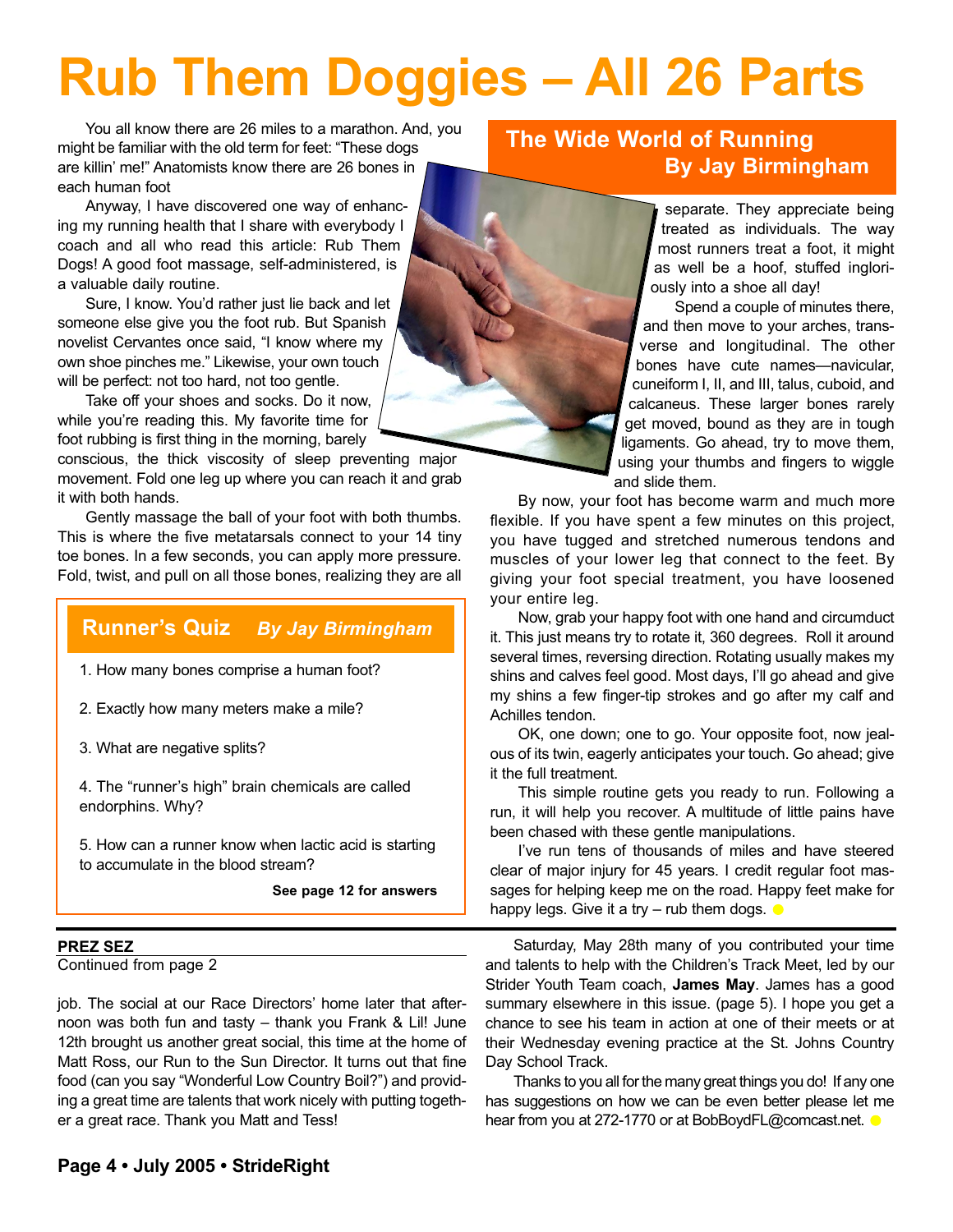## **28th Annual Hershey Track and Field Program**

### By James May

On Saturday May 28th, thirteen **Florida Striders** were joined by six YMCA volunteers to host the District 2 championships at the Orange Park High track for the **28th Annual Hershey Track and Field Program**. Fortysix boys and girls born from 1991 to 1996 competed in up to three of the seven events for each age group. The top two finishers in each event qualified for the state championship on June 25th in Clermont.

Among the young competitors were 21 Florida Striders. Nineteen of these junior Striders qualified for the state competition. New Strider member **Caleb Powell** won three events in the 9-10 age group: the standing long jump, the 100-meter dash, and anchor of the winning 4x100 meter relay team.

Eight young women traveled from Live Oak/Brandon to compete after their coach learned of the event on the Striders web site.

Meet director and Florida Strider member, **James May**, would like to thank the Florida Striders who helped at the meet: **Warner Millson, Lou Milson, John Powers, Lou Carter, Steve Edgell, Dave Bokros, Frank Frazier, Cindy Snell, Len Ferman, Christy Ingeman**, and **Tiffany Sutton**. Additional kudos to Warner for coordinating the volunteer effort, Cindy for providing an eight-lane timer and starting pistol, **George Hoskins** for his help in getting singlets/shirts for the new youth Striders, and **Bob Boyd** for his help in planning the event and his enthusiasm for all young runners, including the Striders' team.  $\bullet$ 

### **BOARD OF DIRECTORS' MINUTES**

Continued from page 2

the journalism award for newsletters from mid-sized clubs. He will send an email to the board with more details about the convention. Vanessa distributed a thank-you card from Molly Flynn, one of the \$1000 scholarship recipients. Steve Edgell announced he is leaving the board due to work requirements. The board thanked him for all his work and will welcome him back any time. Frank will prepare a midyear fiscal update for next month's meeting. There is not a date set for the July social. August 19th will be at Warner's house (6:30). September will be the dinner social but a speaker and location have not been determined yet. George reported that the merchandise is restocked.

The meeting was adjourned at 8:03PM. Next month's meeting will be on Tuesday, July 12th at the Orange Park Cancer Center.

Respectfully submitted, Karin Glenn

### **FARGO MARATHON**

Continued from page 1

into the wind as they left North Dakota and crossed over to Moorhead, Minnesota.

My clothing for the day consisted of four top layers, two bottom layers, hat, lined gloves, and scarf. As I hobbled through the streets of Minnesota I felt like the ideal applicant for the next Rocky film production. I was absolutely amazed by the number of volunteers and fan support throughout the course! I never ran more than a 100 yards without someone shouting words of encouragement, including the firefighters who were dressed in their full gear.

At the end of the day, I was one of 707 runners to complete the Fargo Inaugural Marathon including 269 females and 438 males. The event was extremely organized including the Pre-Race Pasta dinner with inspirational guest speaker Dick Beardsley. To break it down the Inaugural FARGO Marathon will best be remembered for the following: Freezing temperatures, awesome volunteers and fan support, ridiculous grueling winds, gorgeous sites and relatively flat course, and a once in a life time experience! If you're looking to build character and have the desire to meet Mother Nature face to face in the rain, snow, cold, and wind; then this marathon is for you!  $\bullet$ 



**Pinch-A-Penny Pool-Patio-Spa David Allen**

**Mike Shad Nissan Jim Jackson**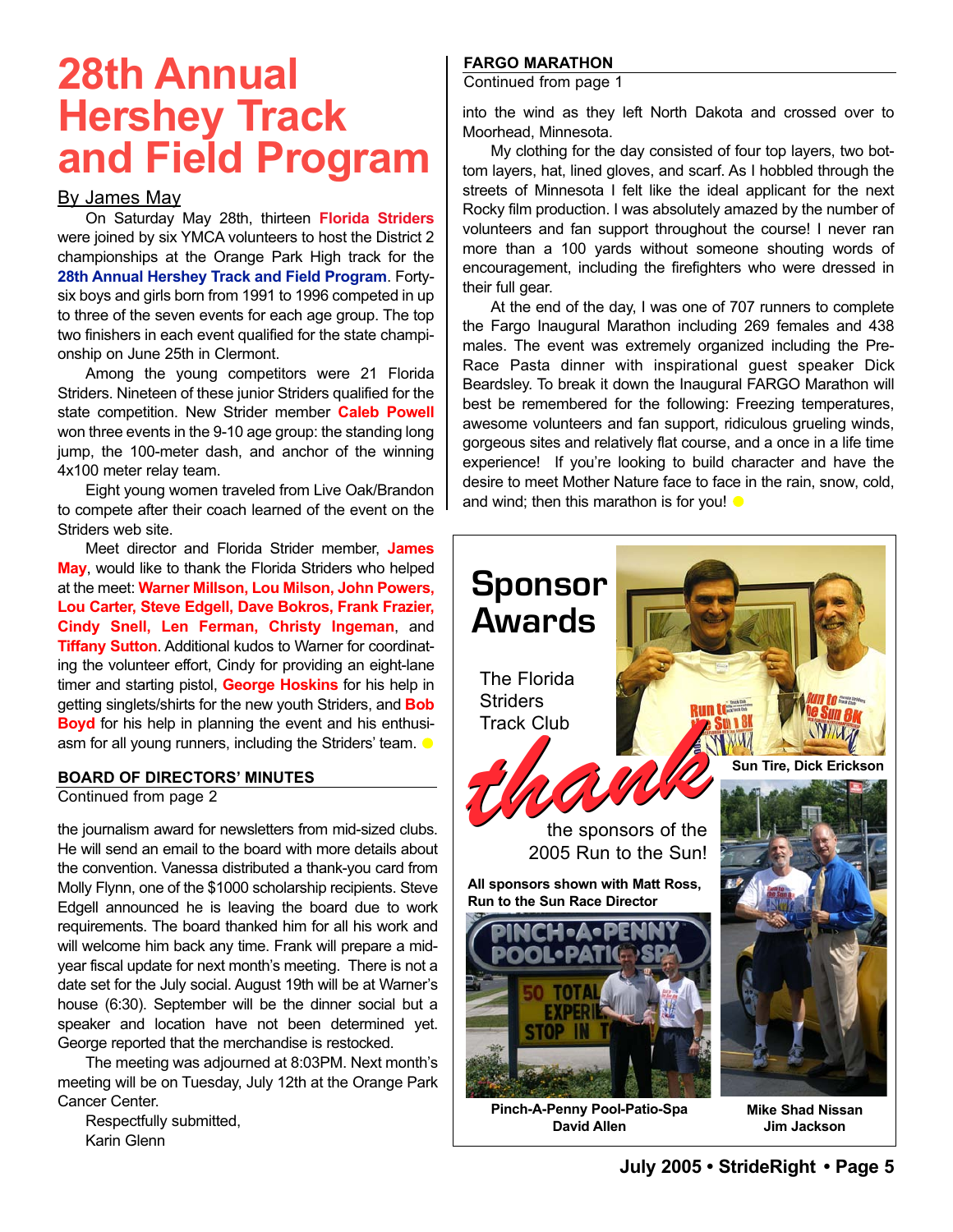## **The 2005 Memorial Day 5K**

### By Frank Sutman and

### Lillian Lawless

#### The **21st Annual Memorial Day 5K**

came off without a hitch. This was due to the efforts of a host of volunteers, sponsors, participants, and many other race supporters. We had 440 finishers in the 5K and 110 finishers in the free One-Mile Fun Run. The Fun Run was the largest in memory. Participation in the 5K was a bit lower than last year, but still strong. There seemed to be a lot of people traveling out of town this Memorial Day.

Here are a few of our thoughts and observations about this year's race:

Gratitude to our long-time volunteers, coordinators, and those who went the extra mile. Everyone did a fantastic job. There were a few heroic efforts that bear special mention. **Julie Runnfeldt, JD Smith**, and **John Powers** are multiyear area coordinators who managed their areas of the race flawlessly. **Mike Ford** and **Bobby Greene** "liberated" a large, gated parking area with the blessing of **Chief Russell** from the GCS Police Department.

Dedication of our race volunteers. **Patti Stewart-Garbrecht** and **JD Garbrecht** showed up at 6 am to perform several volunteer jobs, despite arriving home at midnight from an out-oftown trip. **Glenn Hanna, Ryan Hallett,** and **Andrew Castanheira** were super water heroes. Due to a short-term volunteer gap, they mobilized to set up both the finish line and course water tables in a very short period of time. Thank you to all of our incredible volunteers!

Worry that everyone was going to be out of town for the weekend. Pre-reg-



**Page 6 • July 2005 • StrideRight**

istrations were down a bit. It was more challenging to find volunteers this year. Everything worked out in the end.

Admiration for **Kim Pawelek** running a 17:05 and breaking **Kara Scanlin**'s 3-year old course record by one second. **Rick Patterson**'s course record of 15:16 still stands. Come on, guys!

Stress over water. Not at the race or falling from the sky! At our house. There's nothing like having a post-race

volunteer party with your water turned off due to a major slab-plumbing leak. After running for 30 years, we've now finally enjoyed the convenience of a portalet in our backyard. Our guests were very understanding and we now have a brand new plumbing system, post post-race party, of course!

Disbelief that we could be confident enough to leave town for four days the week before the race.Frank had a conference trip for work to Milwaukee. Actually, he helped organize another run in Wisconsin, while we were away. Silly, silly us! Memorial Day weekend was quite busy!

Relief that Memorial Day

dawned with a beautiful sunrise over the St. Johns River. The weather forecast was not at all good. We were pleased as punch to get 142 day-of-race entries. Phew!

Gratification arising from numerous

runners and volunteers that everyone had a good time. The smiles on peoples' faces made everything very worthwhile for us!

Thank you to our super sponsors who have continued to support this annual race for many years. We would like to thank **Dennis Axman, CLU, ChFC, AEP,**

**CFP of Prudential Financial, Sondra and Roger Lange of Orange Park Power House, Inc., Andrew Marsh** and **Bill Dunn of CitiStreet, Tom Armstrong of Vac-Con, Ronnie Munsey of Ronnies Wings & Oysters, Robert L. Shields Sr,** and the newest member of our sponsor family, **Ron Harris of Garber Chevrolet**. Strider races would not exist without the support of our sponsors! Please support their businesses whenever you can.



Green Cove Springs: What a very nice place with a small hometown feel to hold a nicely shaded 5K! We would like to thank the City for allowing us to host this scenic race. We enjoyed partnering with them for the annual River Fest held in historic Spring Park. We would also like to thank Chief Gail Russell for coordinating the street closures for the race, and for working with the Clay County Sheriff's Office to ensure the safety of all participants and spectators.

Thank you to everyone for everything you contributed to make the 2005 Memorial Day 5K and One-Mile Fun Run another big success this year! You guys rock!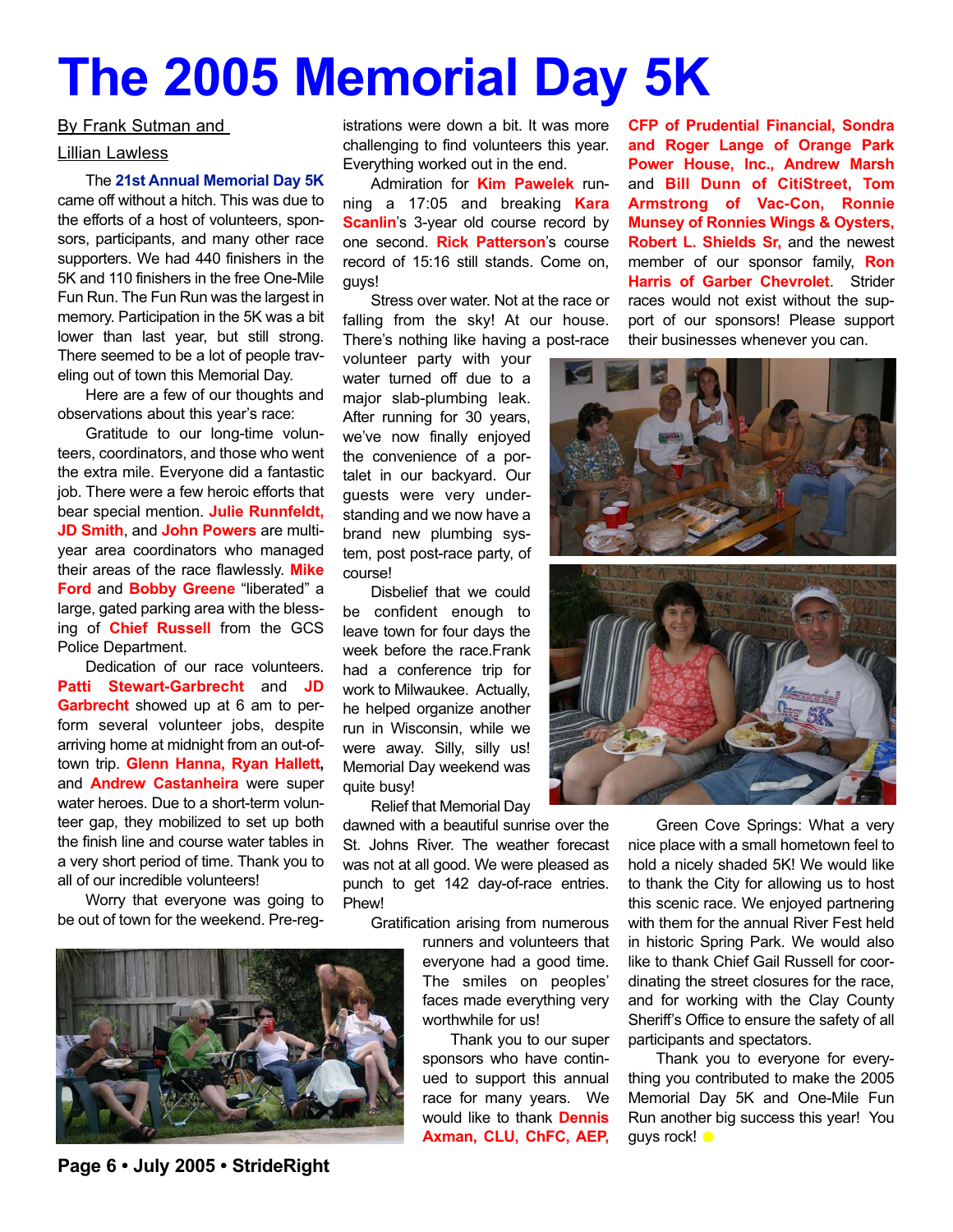

### Thank you, volunteers!

Stephen Beard Dave Bokros Vanessa Boyd Bob Boyd Rebecca Brown Kevin Brown Tanys Carere Oliver Carter Maggie Carter Andrew Castanheira Rebecca Collins Patricia Czarnecki Steve Edgell Elena Etter Mike Evans Mike Ford Frank Frazier Ginger Frazier-French JD Garbrecht Karin Glenn Bobby Greene Gary Hallett Ryan Hallett Teresa Hankel Glenn Hanna Jack Hayes George Hoskins Trish Kabus Deb Kennedy Michelle Krueger Lillian Lawless Peg Lawson Jane Manion James May Dave McAnany Mike Milek

Dick Miller Elke Miller Lou Millson Warner Millson Kathy Murray Jeff Nelson John Powers Pat Raiford Courtney Rangeo Greg Richards Matt Ross Marge Ruebush Paul Ruebush Julie Runnfeldt Kyle Runnfeldt Judy Saffer Al Saffer Ed Schmidt Jeanette Schmidt Kim Simms Kent Smith Stan Smith JD Smith Debbie Smith Paul Smyth Patti Stewart-Garbrecht Bruce Sung Ho Choi Frank Sutman Jan Taylor John TenBroeck Wendi Warrell Anne Weaver Danny Weaver Denise Williams Sherry Womack

### **MEMORIAL DAY 5K 2005 RESULTS Florida Striders Track Club Green Cove Springs, FL May 30, 2005**



|     | ID# PLACE PLACE          | <b>CLASS</b>   | <b>FINISHER</b>                  | <b>TIME</b> | PACE |
|-----|--------------------------|----------------|----------------------------------|-------------|------|
|     | Open Men                 |                |                                  |             |      |
| 2   | 1                        | 1              | M40 John Metzgar, 42             | 15:47       | 5:05 |
| 6   | 2                        | 2              | M25 Shawn Williams, 29,          | 16:47       | 5:24 |
| 267 | 3                        | 3              | M15 Will Pearce, 18              | 17:10       | 5:31 |
|     | Open Women               |                |                                  |             |      |
| 214 | 1                        | 1              | W30 Kim Pawelek, 31              | 17:05       | 5:30 |
| 5   | 2                        | $2^{\circ}$    | W25 Michelle Krueger, 29         | 18:02       | 5:48 |
| 4   | 3                        | 3 <sup>7</sup> | W40 Patti Stewart-Garbrecht, 43  | 18:55       | 6:05 |
|     | <b>Masters Men</b>       |                |                                  |             |      |
| 280 | $\overline{4}$<br>1      |                | M40 Sean McCormack, 43           | 17:15       | 5:33 |
|     | <b>Masters Women</b>     |                |                                  |             |      |
| 763 | 8                        | 1              | W40 Regina Taylor, 40,           | 20:40       | 6:39 |
|     | <b>Grand Masters Men</b> |                |                                  |             |      |
| 88  | 8                        | 1              | M55 Page Ramezani, 55            | 18:24       | 5:55 |
|     |                          |                | <b>Grand Masters Women</b>       |             |      |
| 703 | 34                       | 1              | W50 Jan Taylor, 54               | 24:04       | 7:45 |
|     |                          |                | <b>Green Cove Springs Male</b>   |             |      |
| 287 | 21                       | 5 <sup>5</sup> | Matthew Acheson, 16              | 19:26       | 6:15 |
|     |                          |                | <b>Green Cove Springs Female</b> |             |      |
| 130 | 26                       | 1              | Kim Crist, 48                    | 23:38       | 7:36 |
|     |                          | <b>CLASS</b>   |                                  |             |      |
|     | ID# PLACE PLACE          |                | <b>FINISHER</b>                  | <b>TIME</b> | PACE |
|     | Men 10 & Under           |                |                                  |             |      |
| 35  | 112                      | 1              | Jacob Witt, 10                   | 23:59       | 7:43 |
| 352 | 153                      | $\overline{2}$ | Mitchell Dressler, 9             | 25:45       | 8:17 |
| 197 | 166                      | 3              | Eric Ward, 10                    | 26:24       | 8:30 |



**July 2005 • StrideRight • Page 7**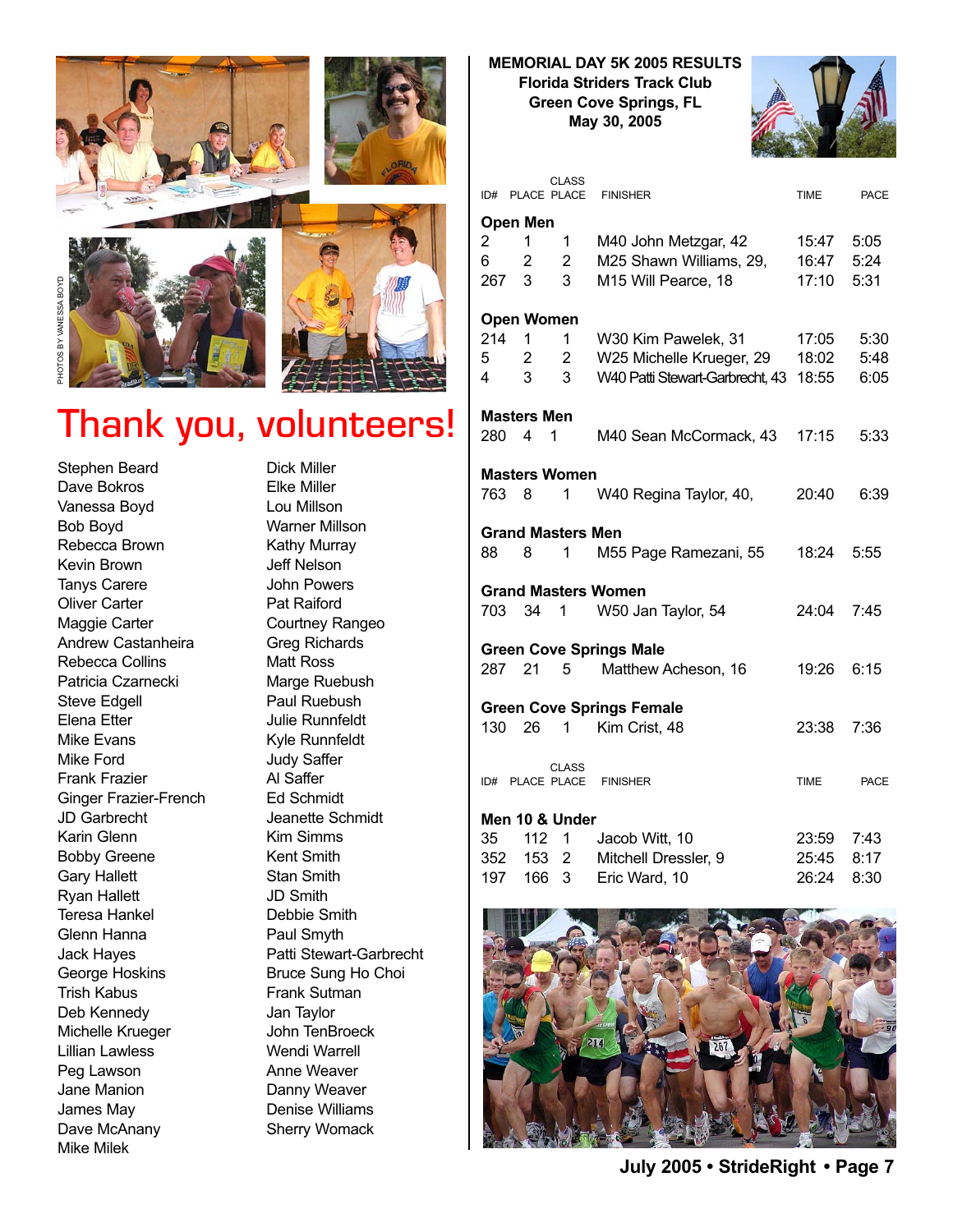| 370 | 184         | $\overline{4}$          | Marrhew Jacksson, 10   | 27:32 | 8:52         |     |             |                |                          |       |       |
|-----|-------------|-------------------------|------------------------|-------|--------------|-----|-------------|----------------|--------------------------|-------|-------|
| 128 | 196         | 5                       | Aaron Frasier, 9       | 28:12 | 9:04         |     |             |                |                          |       |       |
| 401 | 207         | $6\phantom{1}6$         | Clay Davis, 7          | 28:57 | 9:19         |     |             |                |                          |       |       |
| 399 | 211         | $\overline{7}$          | T J. Jakubowski, 9     | 29:00 | 9:20         |     |             |                |                          |       |       |
| 149 | 232         | 8                       | Tyler Greenhaw, 8      | 30:45 | 9:54         |     |             |                |                          |       |       |
| 233 | 262         | 9                       | Greg Castelli, 10      | 36:55 | 11:53        |     |             |                |                          |       |       |
| 389 | 269         | 10                      | Drake Thomsen, 7       | 40:31 | 13:02        |     |             |                |                          |       |       |
| 150 | 271         | 11                      | Brandon Greenhaw, 7,   | 41:50 | 13:28        |     |             |                |                          |       |       |
|     |             |                         |                        |       |              |     |             |                |                          |       |       |
|     | Men 11 - 14 |                         |                        |       |              |     |             |                |                          |       |       |
| 217 | 43          | 1                       | Michael White, 14      | 20:25 | 6:34         |     |             |                |                          |       |       |
| 313 | 46          | $\overline{2}$          | Ryan Jeter, 14         | 20:31 | 6:36         |     |             |                |                          |       |       |
| 310 | 78          | 3                       | Jazz Tomassetti, 13    | 22:37 | 7:16         |     |             |                |                          |       |       |
| 390 | 94          | 4                       | Garrett Tillman, 14    | 23:09 | 7:27         |     |             |                |                          |       |       |
| 77  | 115         | 5                       | Alex Benn, 14          | 24:07 | 7:46         | 221 | 158         | $\overline{7}$ | Matthew Hinson, 29       | 26:04 | 8:23  |
| 200 | 143         | $6\phantom{1}6$         | Austin Bell, 14        | 25:27 | 8:11         | 69  | 160         | 8              | Mike Wynn, 25            | 26:08 | 8:25  |
| 182 | 156         | $\overline{7}$          | JJ Martinez, 14        | 25:58 | 8:21         | 114 | 181         | 9              | Adam Hebert, 26          | 27:20 | 8:48  |
| 206 | 170         | 8                       | Zachary Jones, 14      | 26:46 | 8:37         | 111 | 227         | 10             | Joseph Daley, 25         | 30:01 | 9:39  |
| 127 | 228         | 9                       | Troy Frasier, 13       | 30:11 | 9:43         |     |             |                |                          |       |       |
| 205 | 236         | 10                      | Micah Mathis, 13       | 31:23 | 10:06        |     | Men 30 - 34 |                |                          |       |       |
| 355 | 240         | 11                      | Jamey Sparkman, 11     | 31:35 | 10:10        | 761 | 18          | 1              | Mills Ramseur, 33        | 19:01 | 6:07  |
| 770 | 268         | 12                      | Devin Sallette, 12     | 40:30 | 13:02        | 100 | 30          | 2              | Craig Herzog, 31         | 19:38 | 6:19  |
|     |             |                         |                        |       |              | 134 | 45          | 3              | Michael Ferns, 30        | 20:29 | 6:35  |
|     | Men 15 - 19 |                         |                        |       |              | 58  | 66          | 4              | Michael Mineo, 34        | 21:45 | 7:00  |
| 141 | 5           | 1                       | Rob Hoffman, 18        | 17:39 | 5:41         | 762 | 68          | 5              | Chris Parliment, 30      | 21:57 | 7:04  |
| 307 | 10          | $\overline{2}$          | Adam Lewinson, 16      | 18:33 | 5:58         | 168 | 73          | 6              | Brett Beisker, 34        | 22:09 | 7:07  |
| 243 | 12          | $\mathbf{3}$            | Stephen Wachholz, 16   | 18:37 | 5:59         | 84  | 108         | $\overline{7}$ | John Olwin, 34           | 23:45 | 7:39  |
| 320 | 20          | 4                       | Timothy McMillan, 17   | 19:23 | 6:14         | 138 | 130         | 8              | Nick Asselta,            | 24:50 | 7:59  |
| 284 | 28          | 5                       | Geoff Thomas, 15       | 19:37 | 6:19         | 386 | 168         | 9              | Jeffrey Hicks, 33        | 26:33 | 8:33  |
| 300 | 32          | 6                       | Douglas Green, 15      | 19:43 | 6:21         | 306 | 187         | 10             | Robert Hamlett, 33       | 27:46 | 8:56  |
| 346 | 39          | 7                       | Joseph Pena, 16        | 20:02 | 6:27         | 92  | 230         | 11             | Richard Tygrest, 33      | 30:41 | 9:53  |
| 330 | 56          | 8                       | Tommy Fossa, 15        | 21:07 | 6:48         | 72  | 254         | 12             | Jon Hickman, 31          | 34:24 | 11:04 |
| 31  | 59          | 9                       | Samuel Lewis, 17       | 21:17 | 6:51         | 106 | 258         | 13             | Michael Mavenysenswa, 34 | 34:42 | 11:10 |
| 260 | 83          | 10                      | Nathaniel, 17          | 22:40 | 7:18         |     |             |                |                          |       |       |
| 52  | 88          | 11                      | Sam Johnson, 17        | 22:55 | 7:22         |     | Men 35 - 39 |                |                          |       |       |
| 171 | 91          | 12                      | Ivan Robles, 16        | 23:05 | 7:26         | 711 | 11          | 1              | Dean Krueger, 39         | 18:36 | 5:59  |
| 251 | 98          | 13                      | David Stanley, 18      | 23:17 | 7:29         | 257 | 14          | $\overline{2}$ | David Bonnette, 38       | 18:49 | 6:03  |
| 273 | 99          | 14                      | Daniel Plyler, 16      | 23:19 | 7:30         | 726 | 15          | 3              | Robert Smith, 37         | 18:50 | 6:04  |
| 288 | 110         | 15                      | D Cook, 15             | 23:55 | 7:42         | 296 | 22          | 4              | Jose Rivera, 3           | 19:29 | 6:16  |
| 275 | 132         | 16                      | William Hutchinson, 16 | 25:07 | 8:05         | 341 | 27          | 5              | Rob Patrick, 35          | 19:35 | 6:18  |
| 124 | 194         | 17                      | Matthew Dohm, 15       | 28:03 | 9:02         | 395 | 29          | 6              | Scott Olivolo, 36        | 19:38 | 6:19  |
|     |             |                         |                        |       |              | 342 | 35          | $\overline{7}$ | John Charles, 39         | 19:47 | 6:22  |
|     | Men 20 - 24 |                         |                        |       |              | 353 | 36          | 8              | Richard Fannin, 37       | 19:54 | 6:24  |
| 151 | 34          | 1                       | Solaman Bannister, 22  | 19:46 | 6:22         | 76  | 50          | 9              | David Clarkson, 37       | 20:43 | 6:40  |
| 34  | 42          | 2                       | Bradd Littleton, 24    | 20:18 | 6:32         | 183 | 54          | 10             | William Clark, 36        | 21:00 | 6:45  |
| 314 | 76          | 3                       | David Bloomfield, 23   | 22:23 | 7:12         | 308 | 57          | 11             | Mitch Tracy, 35          | 21:11 | 6:49  |
| 191 | 167         | $\overline{\mathbf{4}}$ | Andrew Chapman, 21     | 26:25 | 8:30         | 334 | 58          | 12             | Paul Walker, 39          | 21:14 | 6:50  |
| 57  | 245         | 5                       | Sean Phillips, 20      | 32:13 | 10:22        | 393 | 64          | 13             | Lonnie Willoughby, 35    | 21:38 | 6:58  |
|     |             |                         |                        |       |              | 262 | 84          | 14             | Steve Barr, 35           | 22:40 | 7:18  |
|     | Men 25 - 29 |                         |                        |       |              | 139 | 85          | 15             | John Pennypacker, 39     | 22:41 | 7:18  |
| 85  | 7           |                         | Bradford Risner, 26    | 18:16 | 5:53         | 27  | 103         | 16             | Manuel Ortiz, 38         | 23:24 | 7:32  |
| 75  | 26          | 1<br>2                  | Orestes Gutierrez, 29  | 19:33 | 6:17         | 377 | 113         | 17             | Tony Turrin, 39          | 24:00 | 7:43  |
| 198 | 53          | 3                       |                        | 20:59 | 6:45         | 364 | 117         | 18             | Daniel Naes, 37          | 24:13 | 7:48  |
|     |             |                         | Alex Rodeck, 25        |       |              | 224 | 148         | 19             | John Daigle, 39          | 25:39 | 8:15  |
| 286 | 71<br>96    | 4<br>$\mathbf 5$        | Jamire Austin, 26      | 22:00 | 7:05<br>7:27 | 89  | 150         | 20             | Mac Heavener, 38         | 25:41 | 8:16  |
| 302 |             |                         | Michael Myers, 27      | 23:10 |              | 362 | 155         | 21             | Dave Bokros, 39          | 25:57 | 8:21  |
| 237 | 120         | 6                       | Christopher Smith, 29  | 24:31 | 7:53         |     |             |                |                          |       |       |

### **Page 8 • July 2005 • StrideRight**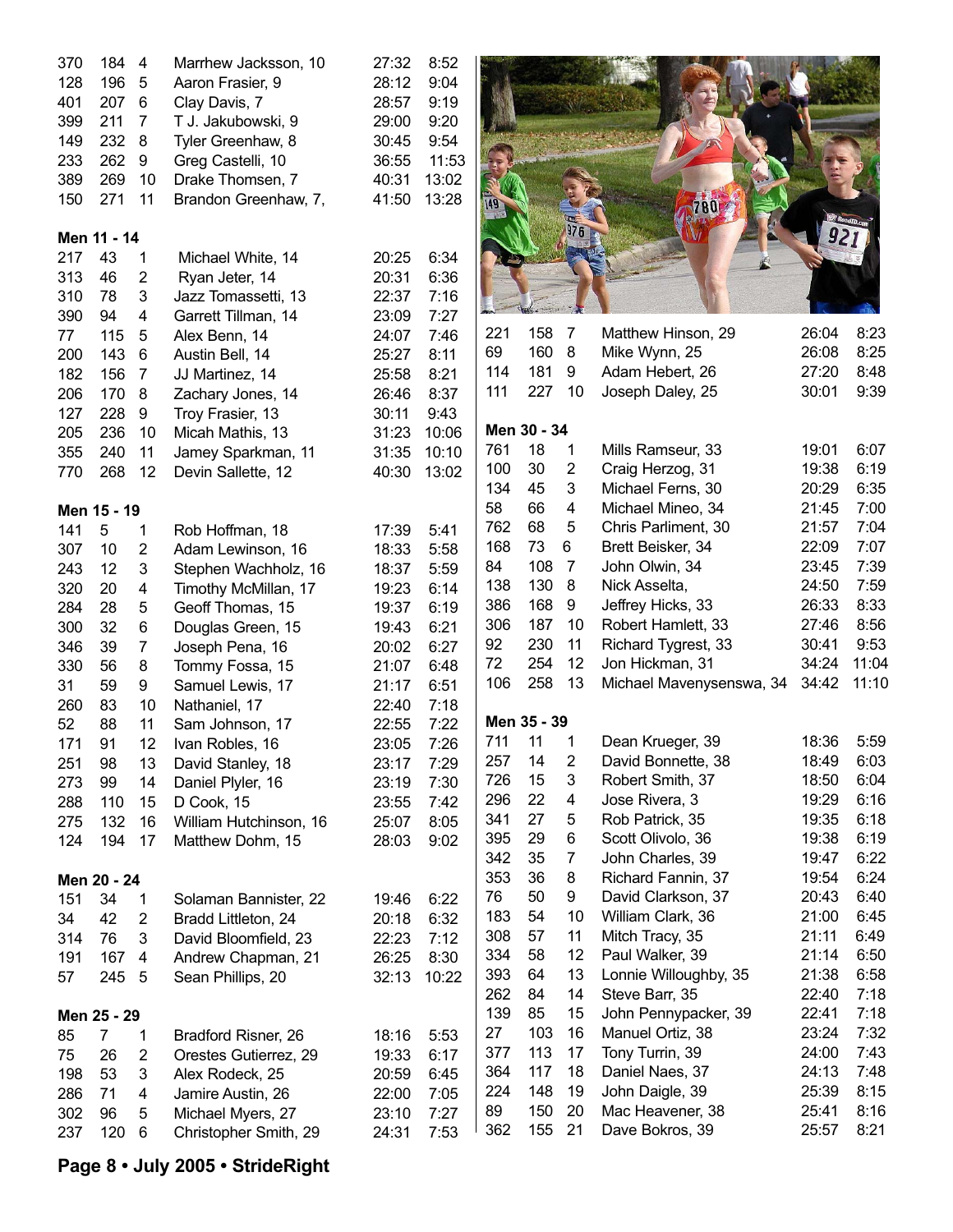| 266 | 161         | 22 | Darrin Jole, 39        | 26:10 | 8:25  | 305 | 80          | 9              | Don Toce, 47          | 22:39 | 7:17  |
|-----|-------------|----|------------------------|-------|-------|-----|-------------|----------------|-----------------------|-------|-------|
| 263 | 163         | 23 | Boris Twillman, 38     | 26:11 | 8:26  | 142 | 87          | 10             | Jim Hoffman, 49       | 22:49 | 7:20  |
| 154 | 172         | 24 | Patrick Blackwell, 39  | 26:49 | 8:38  | 265 | 101         | 11             | Steve Cash, 49        | 23:22 | 7:31  |
| 331 | 173         | 25 | Joe Wiggins, 39        | 26:49 | 8:38  | 381 | 119         | 12             | Ronald Holmes, 48     | 24:27 | 7:52  |
| 123 | 193         | 26 | James Dohm, 36         | 28:02 | 9:01  | 324 | 123         | 13             | R Y. Johnson, 47      | 24:37 | 7:55  |
| 372 | 197         | 27 | Andrew Freeland, 35    | 28:15 | 9:05  | 227 | 129         | 14             | David McCranie, 49    | 24:48 | 7:59  |
| 397 | 209         | 28 | Thomas Jakubowski, 39  | 28:59 | 9:20  | 337 | 136         | 15             | Michael Cullum, 49    | 25:12 | 8:07  |
| 33  | 234         | 29 | Michael Mackin, 38     | 30:55 | 9:57  | 789 | 138         | 16             | Gil Flores, 49        | 25:17 | 8:08  |
|     |             |    |                        |       |       | 345 | 140         | 17             | Bill Carstarphen, 46  | 25:20 | 8:09  |
|     | Men 40 - 44 |    |                        |       |       | 79  | 142         | 18             | Allen Milliron, 47    | 25:24 | 8:10  |
| 277 | 13          | 1  | Mark Woods, 43         | 18:48 | 6:03  | 166 | 145         | 19             | Larry Branz, 46       | 25:30 | 8:12  |
| 261 | 17          | 2  | Gregory Brown, 43      | 19:00 | 6:07  | 323 | 151         | 20             | Kevin Terry, 48       | 25:43 | 8:16  |
| 717 | 24          | 3  | Scott Silliman, 42     | 19:30 | 6:16  | 317 | 162         | 21             | Jon Braasch, 45       | 26:11 | 8:25  |
| 220 | 31          | 4  | Scott Grimm, 40        | 19:39 | 6:19  | 177 | 164         | 22             | Glenn Batteiger, 46   | 26:19 | 8:28  |
| 269 | 37          | 5  | Peyton Godwin, 40      | 19:56 | 6:25  | 316 | 165         | 23             | Jimmy Harrrell, 45    | 26:19 | 8:28  |
| 285 | 38          | 6  | Mike Marchigiano, 40   | 20:00 | 6:26  | 248 | 174         | 24             | Rusty Seiberling, 45  | 26:53 | 8:39  |
| 715 | 47          | 7  | Mike Smirnoff, 43      | 20:40 | 6:39  | 192 | 178         | 25             | Edwin Hicks, 48       | 27:07 | 8:44  |
| 760 | 55          | 8  | Mark Grubb, 40         | 21:01 | 6:46  | 768 | 179         | 26             | Max Silman, 45        | 27:14 | 8:46  |
| 772 | 65          | 9  | John Williams, 42      | 21:41 | 6:59  | 178 | 186         | 27             | Fred Knoche, 49       | 27:45 | 8:56  |
| 783 | 67          | 10 | Kent Mathis, 44        | 21:56 | 7:03  | 125 | 195         | 28             | Joe Frasier, 45       | 28:11 | 9:04  |
| 241 | 72          | 11 | Raymond Ramos, 43      | 22:01 | 7:05  | 41  | 198         | 29             | Jim Connell, 49       | 28:19 | 9:07  |
| 240 | 81          | 12 | Keith Poythress, 41    | 22:40 | 7:17  | 54  | 208         | 30             | Phillip Johnson, 49   | 28:58 | 9:19  |
| 373 | 89          | 13 | Gary Gills, 43         | 22:56 | 7:23  | 318 | 219         | 31             | Rex Wells, 48         | 29:24 | 9:28  |
| 147 | 93          | 14 | Steve Settle, 43       | 23:07 | 7:26  | 62  | 222         | 32             | Benjamin Howard, 47   | 29:34 | 9:31  |
| 312 | 104         | 15 | James Fossa, 44        | 23:28 | 7:33  | 216 | 231         | 33             | Gordon Simms, 45      | 30:42 | 9:53  |
| 255 | 106         | 16 | Jerry Hulshult, 43     | 23:38 | 7:36  | 56  | 235         | 34             | Alan Phillips, 49     | 31:01 | 9:59  |
| 112 | 118         | 17 | Eric Davis, 40         | 24:16 | 7:48  | 392 | 237         | 35             | Rocky Womack, 49      | 31:28 | 10:07 |
| 360 | 128         | 18 | Jeffrey Garrett, 41    | 24:46 | 7:58  | 391 | 239         | 36             | Tom Brandies, 49      | 31:28 | 10:08 |
| 117 | 154         | 19 | George Johnston, 43    | 25:52 | 8:19  | 25  | 247         | 37             | Tim Pfannenstein, 47  | 32:25 | 10:26 |
| 256 | 157         | 20 | Rodney Brown, 40       | 26:00 | 8:22  | 95  | 260         | 38             | Glenn Klauer, 47      | 36:04 | 11:36 |
| 278 | 169         | 21 | Christopher Howard, 44 | 26:42 | 8:36  | 222 | 261         | 39             | David Daigle, 46      | 36:45 | 11:49 |
| 271 | 177         | 22 | Mark Forbes, 44        | 27:04 | 8:42  | 113 | 265         | 40             | Walter Dereu, 47      | 37:57 | 12:13 |
| 335 | 180         | 23 | James Jacola, 42       | 27:16 | 8:46  |     |             |                |                       |       |       |
| 371 | 183         | 24 | Guy Jackson, 40        | 27:32 | 8:52  |     | Men 50 - 54 |                |                       |       |       |
| 759 | 191         | 25 | Carl Zart, 44          | 28:01 | 9:01  | 774 | 23          | 1              | Patrick McKeefery, 52 | 19:30 | 6:16  |
| 332 | 202         | 26 | Stephen McNally, 44    | 28:30 | 9:10  | 744 | 33          | $\overline{2}$ | Charles Lechner, 51   | 19:44 | 6:21  |
| 44  | 205         | 27 | Nathan O'Nora, 44      | 28:53 | 9:18  | 737 | 40          | 3              | Del Conner, 52        | 20:04 | 6:27  |
| 291 | 210         | 28 | Greg Crews, 40         | 29:00 | 9:20  | 213 | 44          | 4              | Rexx Wier, 50         | 20:28 | 6:35  |
| 59  | 226         | 29 | Chris Pagel, 43        | 29:57 | 9:38  | 738 | 48          | 5              | Paul Geiger, 53       | 20:41 | 6:39  |
| 326 | 233         | 30 | Chris Stagggers, 43    | 30:49 | 9:55  | 281 | 51          | 6              | Bill Baker, 54        | 20:52 | 6:43  |
| 173 | 244         | 31 | Christopher Newmes, 43 | 32:08 | 10:20 | 163 | 52          | 7              | Jonathan Jarvis, 52   | 20:52 | 6:43  |
| 165 | 246         | 32 | John Upchurch, 41      | 32:22 | 10:25 | 315 | 60          | 8              | Ken Marsh, 50         | 21:17 | 6:51  |
| 349 | 250         | 33 | Seth Stebbins, 42      | 32:57 | 10:36 | 787 | 62          | 9              | Keith Holland, 50     | 21:32 | 6:56  |
| 22  | 259         | 34 | Tom Magyari, 40        | 4:44  | 11:11 | 701 | 69          | 10             | John Hirsch, 53       | 21:58 | 7:04  |
| 246 | 270         | 35 | Steve McClung, 41      | 40:46 | 13:07 | 779 | 74          | 11             | Steve O'Brien, 50     | 22:13 | 7:09  |
| 118 | 276         | 36 | Kevin Brown, 42        | 55:34 | 17:53 | 728 | 92          | 12             | Craig Harms, 54       | 23:07 | 7:26  |
|     |             |    |                        |       |       | 187 | 95          | 13             | Lewis Buzzell, 53     | 23:09 | 7:27  |
|     | Men 45 - 49 |    |                        |       |       | 282 | 97          | 14             | Jim Klein, 53         | 23:15 | 7:29  |
| 1.  | 6           | 1  | Bill Dunn, 47          | 18:16 | 5:53  | 724 | 102         | 15             | Edwin Higginbotham,   | 23:22 | 7:31  |
| 743 | 9           | 2  | Anthony Truitt, 46     | 18:26 | 5:56  | 103 | 107         | 16             | Peter Carnochan, 54   | 23:44 | 7:38  |
| 757 | 19          | 3  | Victor Corrales, 47    | 19:04 | 6:08  | 135 | 111         | 17             | Kevin Brown, 51       | 23:55 | 7:42  |
| 329 | 25          | 4  | Dave Shutt, 49         | 19:31 | 6:17  | 155 | 121         | 18             | Morris Strother, 53   | 24:34 | 7:54  |
| 727 | 41          | 5  | Stephen Beard, 49      | 20:09 | 6:29  | 244 | 124         | 19             | David Albritton, 53   | 24:40 | 7:56  |
| 725 | 70          | 6  | Hernando De Soto, 49   | 21:59 | 7:05  | 359 | 126         | 20             | Steve Shirley, 54     | 24:41 | 7:57  |
| 14  | 77          | 7  | William Lund, 45       | 22:32 | 7:15  | 209 | 131         | 21             | Nick Prewett, 50      | 24:59 | 8:02  |
| 776 | 79          | 8  | David Breier, 46       | 22:37 | 7:17  | 161 | 134         | 22             | Ricardo Montoya, 52   | 25:09 | 8:06  |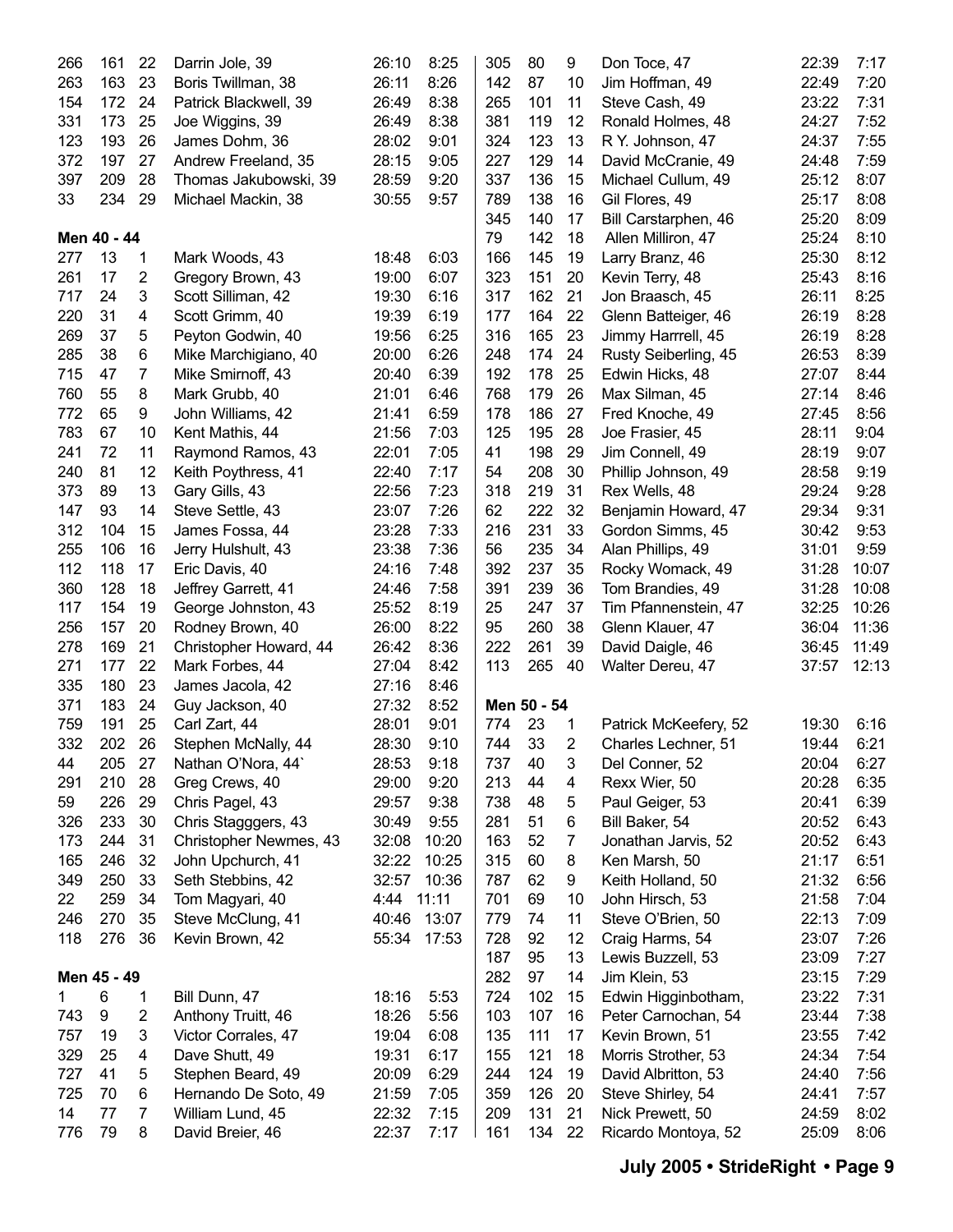| 162            | 135         | 23             | James Ferrer, 54      | 25:10 | 8:06  | 402 | 201                    | $\overline{2}$ | Len Elikan, 67        | 28:28       | 9:10  |
|----------------|-------------|----------------|-----------------------|-------|-------|-----|------------------------|----------------|-----------------------|-------------|-------|
| 367            | 137         | 24             | Hank Baltar, 50       | 25:16 | 8:08  | 78  | 214                    | $\mathbf{3}$   | George Mosley, 65     | 29:13       | 9:24  |
| 196            | 139         | 25             | Gary Ward, 51         | 25:19 | 8:09  | 704 | 216                    | $\overline{4}$ | Gordon Slater, 65     | 29:18       | 9:26  |
| 283            | 141         | 26             | Mark Bronstein, 52    | 25:23 | 8:10  | 43  | 220                    | 5              | Philip Trast, 67      | 29:25       | 9:28  |
| 189            | 144         | 27             | Donald Chapman, 50    | 25:28 | 8:12  | 374 | 248 6                  |                | Stewart Geiger, 68    | 32:26       | 10:26 |
| 245            | 147         | 28             | Rick Sheets, 51       | 25:31 | 8:13  |     |                        |                |                       |             |       |
| 298            | 159         | 29             | Michael Marcet, 51    | 26:05 | 8:23  |     | Men 70 - 74            |                |                       |             |       |
| 97             | 171         | 30             | Rick Sobotta, 52      | 26:47 | 8:37  | 746 | 127 1                  |                | Everett Crum, 70      | 24:45       | 7:58  |
| 120            | 182         | 31             | Ken Chamberlain, 53   | 27:29 | 8:51  | 80  | 217                    | $\overline{2}$ | Bo Holub, 73          | 29:18       | 9:26  |
| 132            | 203         | 32             | Philip Alford, 50     | 28:39 | 9:13  | 739 | 242                    | 3              | Al Saffer, 70         | 31:59       | 10:18 |
| 723            | 206         | 33             | Layne Wallace, 50     | 28:54 | 9:18  | 81  | 252                    | 4              | Harry Milliron, 73    | 33:31       | 10:47 |
| 180            | 212         | 34             | Edgar Baker, 51       | 29:02 | 9:21  | 17  | 255                    | 5              | Norman Thomas, 73     | 34:37       | 11:08 |
| 49             | 221         | 35             | Tom Wynn, 52          | 29:32 | 9:30  | 239 | 264 6                  |                | Buzz Castelli, 70     | 37:32       | 12:05 |
| 775            | 223         | 36             | Michael Parnell, 50   | 29:39 | 9:32  | 229 | 274 7                  |                | John Daigle, 74       | 53:19       | 17:09 |
| 83             | 241         | 37             | Roy Wegener, 51       | 31:54 | 10:16 |     |                        |                |                       |             |       |
| 299            | 256         | 38             | Dennis Baker, 52      | 34:39 | 11:09 |     | Men 75 - 79            |                |                       |             |       |
| 380            | 257         | 39             | Charles Askey, 54     | 34:39 | 11:09 | 736 | 188                    | $\overline{1}$ | John Aimone, 75       | 27:52       | 8:58  |
|                |             |                |                       |       |       | 745 | 243                    | 2              | Bob Carr, 76          | 32:07       | 10:20 |
|                | Men 55 - 59 |                |                       |       |       | 37  | 267                    | 3              | George Coombes, 79    | 39:47       | 12:48 |
| 788            | 16          | 1              | Bernie Candy, 57      | 18:50 | 6:04  |     |                        |                |                       |             |       |
| 786            | 100         | $\overline{2}$ | Danny Weaver, 57      | 23:20 | 7:31  |     | <b>Men 80 &amp; Up</b> |                |                       |             |       |
| 276            | 116         | 3              | Pep Hutchinson, 58    | 24:11 | 7:47  | 9   | 266                    | $\overline{1}$ | Chuck Ellis, 82       | 38:54       | 12:31 |
| 67             | 122         | $\overline{4}$ | Joe Butler, 57        | 24:36 | 7:55  | 710 | 272                    | $\overline{2}$ | John Carson, 83       | 43:50       | 14:06 |
| $\overline{7}$ | 152         |                |                       |       |       |     |                        |                |                       |             |       |
|                |             | 5              | Jay Birmingham, 59    | 25:45 | 8:17  | 358 | 275                    | $\overline{3}$ | Edward Davis, 84      | 53:47       | 17:19 |
| 289            | 175         | 6              | Brent Cook, 55        | 26:56 | 8:40  |     |                        | <b>CLASS</b>   |                       |             |       |
| 338            | 176         | $\overline{7}$ | Lathell Blaine, 55    | 26:59 | 8:41  |     | ID# PLACE PLACE        |                | <b>FINISHER</b>       | <b>TIME</b> | PACE  |
| 247            | 190         | 8              | Jim Kelley, 57        | 27:59 | 9:00  |     | Women 10 & Under       |                |                       |             |       |
| 82             | 192         | 9              | Glenn Hanna, 55       | 28:02 | 9:01  | 730 | 30                     | 1              | Nancy Harms, 10       | 23:45       | 7:38  |
| 400            | 199         | 10             | Art Johnson, 59       | 28:19 | 9:07  | 343 | 37                     | $\overline{2}$ | Maryann Brown, 10     | 24:17       | 7:49  |
| 32             | 200         | 11             | James Renninger, 55   | 28:20 | 9:07  | 210 | 114                    | $\mathbf{3}$   | Hannah Steward, 7     | 32:12       | 10:22 |
| 93             | 204         | 12             | Lathun Brigman, 55    | 28:50 | 9:17  |     |                        |                |                       |             |       |
| 293            | 215         | 13             | Bill Farris, 58       | 29:15 | 9:25  |     | <b>Women 11 - 14</b>   |                |                       |             |       |
| 65             | 218         | 14             | David Pierson, 57     | 29:20 | 9:26  | 47  | 17                     | 1              | Kaitlin Yaracs, 14    | 22:24       | 7:13  |
| 279            | 225         | 15             | Gary Harris, 57       | 29:45 | 9:34  | 167 | 27                     | $\overline{2}$ | Kelsey Branz, 13      | 23:40       | 7:37  |
|                |             |                |                       |       |       | 91  | 31                     | $\mathbf{3}$   | Brook Heavener, 13    | 23:52       | 7:41  |
|                | Men 60 - 64 |                |                       |       |       | 328 | 39                     | 4              | Tayler Shutt, 12      | 24:32       | 7:54  |
| 781            | 61          | 1              | Frank Frazier, 62     | 21:27 | 6:54  | 45  | 41                     | 5              | Erin O'Nora, 13       | 24:39       | 7:56  |
| 740            | 63          | 2              | George Hoskins, 60    | 21:33 | 6:56  | 777 | 46                     | 6              | Kayla Vinson, 12      | 24:59       | 8:02  |
| 705            | 75          | 3              | Harvey Warnock, 63    | 22:14 | 7:09  | 211 | 72                     | 7              | Jessica Steward, 14   | 27:57       | 8:59  |
| 24             | 90          | 4              | John Deantonis, 60    | 22:58 | 7:23  | 295 | 73                     | 8              | Tia Ponsell, 12       | 27:57       | 9:00  |
| 294            | 105         | 5              | Robert Turner, 61     | 23:33 | 7:35  | 350 | 84                     | 9              | Brooke Stebbins, 14   | 29:11       | 9:23  |
| 709            | 133         | $\,6$          | John Gauer, 61        | 25:08 | 8:05  | 144 | 87                     | 10             | Toni Cuevas, 14       | 29:33       | 9:30  |
| 767            | 146         | $\overline{7}$ | Michael Van Horn, 64  | 25:30 | 8:12  | 356 | 104                    | 11             | Kaylynn Smith, 11     | 31:00       | 9:59  |
| 718            | 149         | 8              | Jack Hayes, 64        | 25:39 | 8:15  | 175 | 116                    | 12             | Erin Patterson, 11    | 32:21       | 10:25 |
| 755            | 185         | 9              | Kent Smith, 62        | 27:34 | 8:52  | 223 | 133                    | 13             | Samantha Daigle, 13   | 36:45       | 11:49 |
| 706            | 189         | 10             | Freddy Fillingham, 63 | 27:58 | 9:00  | 351 | 144                    | 14             | Jennifer Taylor, 13   | 38:49       | 12:29 |
| 73             | 213         | 11             | Edmund Howland, 62    | 29:10 | 9:23  | 303 | 151                    | 15             | Rachel Taylor, 13     | 40:53       | 13:10 |
| 253            | 224         | 12             | Louie Legum, 63       | 29:40 | 9:33  | 304 | 152                    | 16             | Jennifer Johnson, 13  | 40:58       | 13:11 |
| 133            | 229         | 13             | Bob Eberling, 61      | 30:16 | 9:44  |     |                        |                |                       |             |       |
| 74             | 249         | 14             | Ron Elinoff, 62       | 32:27 | 10:26 |     | <b>Women 15 - 19</b>   |                |                       |             |       |
| 143            | 251         | 15             | John Tenbroeck, 64    | 33:22 | 10:44 | 368 | $\overline{7}$         | 1              | Tiffany Sutton, 16    | 20:37       | 6:38  |
| 396            | 253         | 16             | Burness Morris, 62    | 33:38 | 10:49 | 194 | 23                     | $\overline{c}$ | Katie Maveety, 19     | 23:19       | 7:30  |
| 319            | 263         | 17             | Roger McGrath, 60     | 37:08 | 11:57 | 259 | 42                     | 3              | Danielle Springer, 15 | 24:43       | 7:57  |
|                |             |                |                       |       |       | 384 | 44                     | 4              | Lisabeth Quinn, 18    | 24:44       | 7:58  |
|                | Men 65 - 69 |                |                       |       |       | 195 | 65                     | 5              | Justine Sepulveda, 16 | 27:01       | 8:41  |
| 753            | 109 1       |                | Matt Ross, 65         | 23:46 | 7:39  | 145 | 66                     | 6              | Jennifer Cuevas, 16   | 27:06       | 8:43  |
|                |             |                |                       |       |       |     |                        |                |                       |             |       |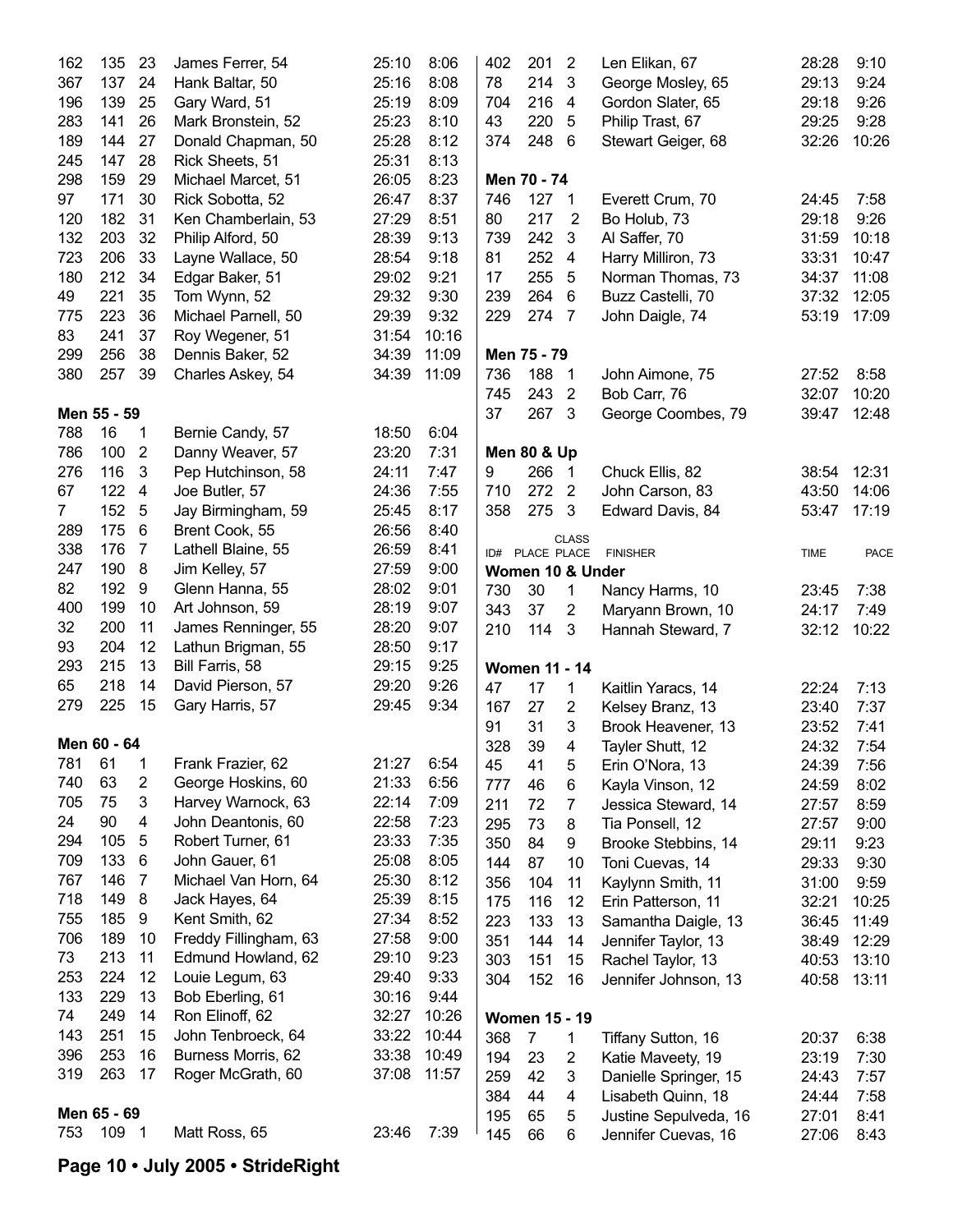

 $\overline{1}$ 

| -~  |                      |                | 01101111011 Duimo, 20 | ----  |       | 17 U | ັບ                   |    | Laurie Filiuvei, 42    | ∠ບ.ບບ | V.44  |
|-----|----------------------|----------------|-----------------------|-------|-------|------|----------------------|----|------------------------|-------|-------|
| 369 | 16                   | 2              | Eugenia Rodriguez, 21 | 22:22 | 7:12  | 274  | 11                   | 2  | Teresa Vaill, 42       | 21:46 | 7:00  |
| 153 | 105                  | 3              | Jan Jackson, 23       | 31:06 | 10:01 | 742  | 14                   | 3  | Bonnie Brooks, 44      | 22:10 | 7:08  |
| 385 | 115                  | 4              | Helen Quinn, 22       | 32:13 | 10:22 | 780  | 15                   | 4  | Kathy Murray, 42       | 22:14 | 7:09  |
| 21  | 156                  | 5              | Nicki Cardosi, 22     | 42:40 | 13:44 | 733  | 19                   | 5  | Jody Dolan-Aldrich, 44 | 22:45 | 7:19  |
|     |                      |                |                       |       |       | 64   | 21                   | 6  | Celita Ricks, 41       | 23:03 | 7:25  |
|     | <b>Women 25 - 29</b> |                |                       |       |       | 290  | 28                   | 7  | Eva Whittemore, 41     | 23:40 | 7:37  |
| 375 | 10                   | 1              | Meagan McKissick, 26  | 21:28 | 6:54  | 236  | 52                   | 8  | Lisa Keller, 40        | 25:19 | 8:09  |
| 98  | 25                   | 2              | Katie Yaun, 25        | 23:25 | 7:32  | 249  | 55                   | 9  | Lorinda Seiberling, 44 | 25:55 | 8:20  |
| 321 | 33                   | 3              | Katie Matison, 25     | 24:00 | 7:43  | 784  | 56                   | 10 | Kelli McGreevy, 40     | 25:59 | 8:22  |
| 156 | 43                   | 4              | Holly Dinsbeer, 29    | 24:44 | 7:57  | 264  | 61                   | 11 | Kim Cornell, 40        | 26:38 | 8:34  |
| 748 | 53                   | 5              | April Martin, 29      | 25:21 | 8:09  | 176  | 74                   | 12 | Ann Batteiger, 44      | 28:21 | 9:07  |
| 750 | 98                   | 6              | Tracey Sobczyk, 29    | 30:25 | 9:47  | 212  | 78                   | 13 | Tonia Steward, 40      | 28:45 | 9:15  |
| 96  | 110                  | 7              | Amy Avendano, 28      | 31:55 | 10:16 | 126  | 81                   | 14 | Cheryl Frasier, 42,    | 28:49 | 9:16  |
| 179 | 118                  | 8              | Jessyca Valentin, 27  | 32:27 | 10:27 | 785  | 82                   | 15 | Vicki Choinski, 41     | 29:05 | 9:21  |
|     |                      |                |                       |       |       | 129  | 85                   | 16 | Jennie Ritter, 44      | 29:12 | 9:24  |
|     | <b>Women 30 - 34</b> |                |                       |       |       | 186  | 89                   | 17 | Laurie Breier, 40      | 29:40 | 9:33  |
| 716 | 4                    | $\mathbf{1}$   | Kellie Smirnoff, 34   | 19:36 | 6:18  | 361  | 92                   | 18 | Natalie Garrett, 41    | 29:44 | 9:34  |
| 344 | 12                   | 2              | Lori Brownell, 30     | 21:54 | 7:03  | 148  | 100                  | 19 | Cathy Settle, 43       | 30:32 | 9:49  |
| 202 | 13                   | 3              | Kelly Kirkpatrick, 33 | 22:04 | 7:06  | 782  | 103                  | 20 | Jonie Davis, 40        | 30:51 | 9:56  |
| 751 | 18                   | 4              | Deborah Farwell, 31   | 22:43 | 7:19  | 339  | 109                  | 21 | Raeann Mejia, 42       | 31:49 | 10:14 |
| 387 | 22                   | 5              | Fina Russell, 32      | 23:13 | 7:28  | 137  | 112                  | 22 | Lorraine Hughey, 41    | 31:58 | 10:17 |
| 773 | 32                   | 6              | Shani Dempsey, 31     | 23:55 | 7:42  | 174  | 117                  | 23 | Cathy Patterson, 43    | 32:25 | 10:26 |
| 48  | 40                   | $\overline{7}$ | Olga Altshuler, 30    | 24:33 | 7:54  | 333  | 119                  | 24 | Cindy Salemi, 40       | 32:33 | 10:28 |
| 29  | 51                   | 8              | Roberta Tomlinson, 31 | 25:18 | 8:08  | 207  | 122                  | 25 | Lesley Jones, 40       | 32:39 | 10:31 |
| 340 | 58                   | 9              | Jen Patrick, 34       | 26:16 | 8:27  | 36   | 124                  | 26 | Amy Davis, 41          | 33:36 | 10:49 |
| 181 | 64                   | 10             | Amber Martinez, 32    | 26:44 | 8:36  | 242  | 126                  | 27 | Michelle Ramos, 40     | 34:13 | 11:01 |
| 734 | 68                   | 11             | Maria Littlejohn, 33  | 27:35 | 8:52  | 121  | 129                  | 28 | Machell Chavez, 40     | 35:25 | 11:24 |
| 383 | 101                  | 12             | Camille Thompson, 31  | 30:41 | 9:52  | 234  | 138                  | 29 | Barbara Castelli, 40   | 37:29 | 12:04 |
| 301 | 125                  | 13             | Lisa Everington, 33   | 33:56 | 10:55 | 388  | 150                  | 30 | Stacey Thomsen, 40     | 40:31 | 13:02 |
| 71  | 127                  | 14             | Wendy Hickman, 32     | 34:24 | 11:04 | 250  | 159                  | 31 | Susan Stanley, 40      | 43:42 | 14:04 |
| 366 | 139                  | 15             | Laurie Creech, 31     | 37:33 | 12:05 |      |                      |    |                        |       |       |
| 101 | 142                  | 16             | Tanya Copeland, 30    | 38:17 | 12:19 |      | <b>Women 45 - 49</b> |    |                        |       |       |

172 143 17 Monica Wilson, 31 38:18 12:19 122 149 18 Amy Contolini, 32 39:54 12:51

|                |            | <b>Women 35 - 39</b> |                     |                                            |                |              |
|----------------|------------|----------------------|---------------------|--------------------------------------------|----------------|--------------|
|                | 3          | 6                    | 1                   | Denise Metzgar, 38                         | 20:06          | 6:28         |
|                | 292        | 20                   | $\overline{2}$      | Kim Hoyt, 38                               | 22:47          | 7:20         |
|                | 219        | 24                   | 3                   | Renee Harrell, 35                          | 23:20          | 7:30         |
|                | 719        | 29                   | 4                   | Sandra Foskey, 38                          | 23:43          | 7:38         |
|                | 309        | 49                   | 5                   | Debbie Sleap, 35                           | 25:16          | 8:08         |
|                | 225        | 60                   | 6                   | Renay Daigle, 35                           | 26:33          | 8:33         |
|                | 90         | 62                   | 7                   | Cindy Heavener, 36                         | 26:38          | 8:34         |
| b,             | 157        | 70                   | 8                   | Ana Wallace, 38                            | 27:39          | 8:54         |
| ij.            | 218        | 77                   | 9                   | Margaret Cavin, 36                         | 28:42          | 9:14         |
|                | 86         | 83                   | 10                  | Barbara Tauch, 38                          | 29:06          | 9:22         |
|                | 363        | 94                   | 11                  | Joani Naes, 38                             | 29:59          | 9:39         |
|                | 115        | 96                   | 12                  | Michele Howe, 36                           | 30:10          | 9:42         |
|                | 325        | 102                  | 13                  | Christy Staggers, 36                       | 30:49          | 9:55         |
|                | 311        | 128                  | 14                  | Gaylla Poythress, 38                       | 35:04          | 11:17        |
|                | 754        | 132                  | 15                  | Trish Kabus, 39                            | 36:28          | 11:44        |
| ŀ5             | 28         | 140                  | 16                  | Michelle Hallman, 35                       | 37:51          | 12:11        |
| 03             | 201        | 145                  | 17                  | Gigi Gonzales, 38                          | 39:03          | 12:34        |
| 49             | 204        | 146                  | 18                  | Cathy McCrary, 37                          | 39:03          | 12:34        |
|                |            |                      |                     |                                            |                |              |
| 28             | 170        | <b>Women 40 - 44</b> |                     |                                            |                |              |
| 2              |            | 9<br>11              | 1<br>$\overline{2}$ | Laurie Pinover, 42                         | 20:55          | 6:44         |
| 01             | 274        |                      | 3                   | Teresa Vaill, 42                           | 21:46          | 7:00<br>7:08 |
| 22             | 742<br>780 | 14<br>15             | 4                   | Bonnie Brooks, 44                          | 22:10          | 7:09         |
| 44             | 733        | 19                   | 5                   | Kathy Murray, 42<br>Jody Dolan-Aldrich, 44 | 22:14<br>22:45 | 7:19         |
|                | 64         | 21                   | 6                   | Celita Ricks, 41                           | 23:03          | 7:25         |
|                | 290        | 28                   | 7                   | Eva Whittemore, 41                         | 23:40          | 7:37         |
| j4             | 236        | 52                   | 8                   | Lisa Keller, 40                            | 25:19          | 8:09         |
| $^{12}$        | 249        | 55                   | 9                   | Lorinda Seiberling, 44                     | 25:55          | 8:20         |
| ŀЗ             | 784        | 56                   | 10                  | Kelli McGreevy, 40                         | 25:59          | 8:22         |
| 57             | 264        | 61                   | 11                  | Kim Cornell, 40                            | 26:38          | 8:34         |
| 19             | 176        | 74                   | 12                  | Ann Batteiger, 44                          | 28:21          | 9:07         |
| 17             | 212        | 78                   | 13                  | Tonia Steward, 40                          | 28:45          | 9:15         |
| 16             | 126        | 81                   | 14                  | Cheryl Frasier, 42,                        | 28:49          | 9:16         |
| 27             | 785        | 82                   | 15                  | Vicki Choinski, 41                         | 29:05          | 9:21         |
|                | 129        | 85                   | 16                  | Jennie Ritter, 44                          | 29:12          | 9:24         |
|                | 186        | 89                   | 17                  | Laurie Breier, 40                          | 29:40          | 9:33         |
| 8              | 361        | 92                   | 18                  | Natalie Garrett, 41                        | 29:44          | 9:34         |
| 13             | 148        | 100                  | 19                  | Cathy Settle, 43                           | 30:32          | 9:49         |
| 16             | 782        | 103                  | 20                  | Jonie Davis, 40                            | 30:51          | 9:56         |
| 9              | 339        | 109                  | 21                  | Raeann Mejia, 42                           | 31:49          | 10:14        |
| 8              | 137        | 112                  | 22                  | Lorraine Hughey, 41                        | 31:58          | 10:17        |
| $\overline{2}$ | 174        | 117                  | 23                  | Cathy Patterson, 43                        | 32:25          | 10:26        |
| ,4             | 333        | 119                  | 24                  | Cindy Salemi, 40                           | 32:33          | 10:28        |
| 8              | 207        | 122                  | 25                  | Lesley Jones, 40                           | 32:39          | 10:31        |
| $\cdot$ 7      | 36         | 124                  | 26                  | Amy Davis, 41                              | 33:36          | 10:49        |
| 86             | 242        | 126                  | 27                  | Michelle Ramos, 40                         | 34:13          | 11:01        |
| $\mathbf{z}$   | 121        | 129                  | 28                  | Machell Chavez, 40                         | 35:25          | 11:24        |
|                |            |                      |                     |                                            |                |              |

769 35 1 Melody Sallette, 47 24:08 7:46 729 38 2 Susan Harms, 45 24:21 7:50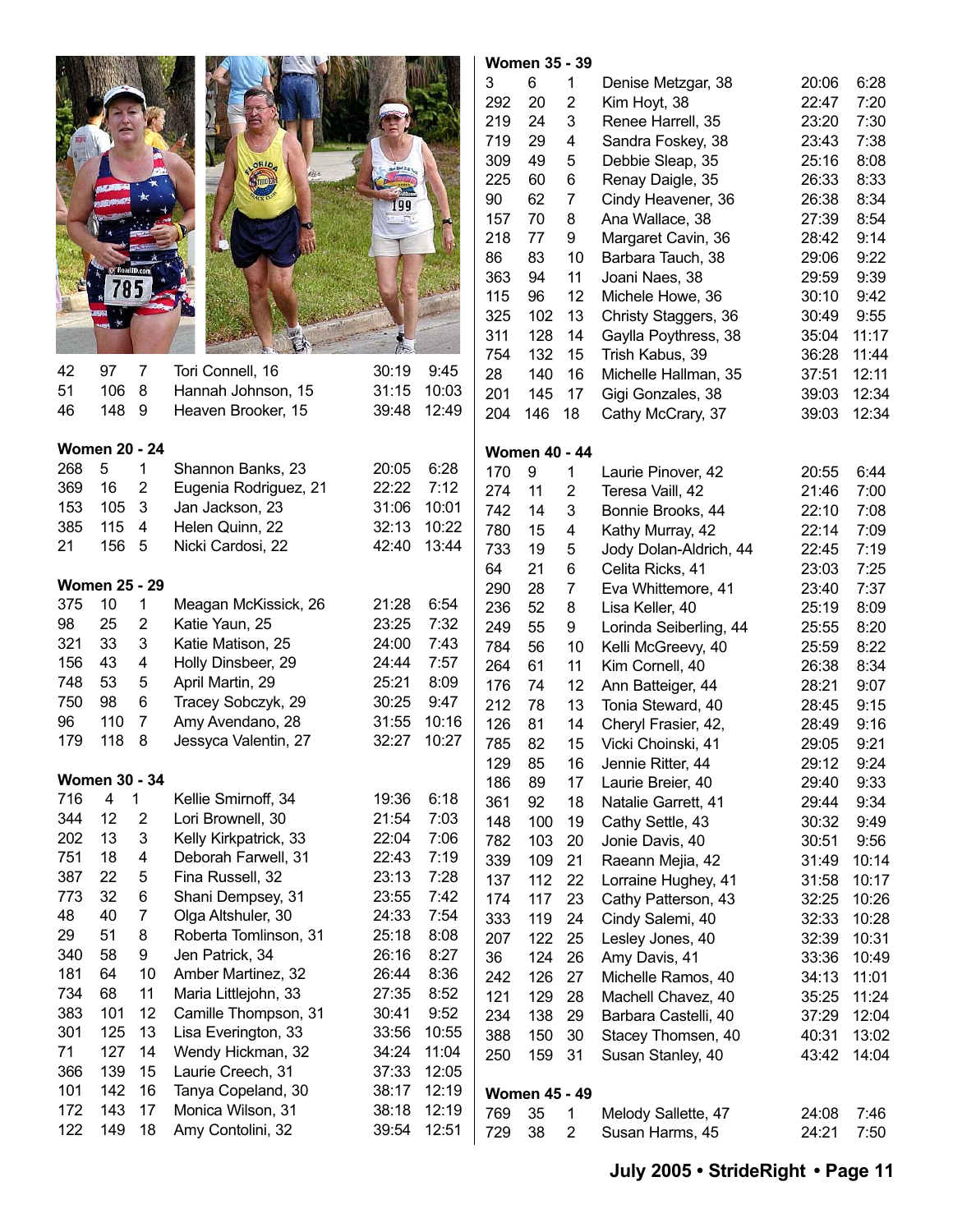| 749          | 45                   | 3              | Maryanne Sinex, 45                                                                                                                                                                                                                                                                                                                                                                                                                                               | 24:52 | 8:00                              | 254          | 166                  | 15                         | Janice Lott, 51                                                                                                      | 50:39                                    | 16:18 |
|--------------|----------------------|----------------|------------------------------------------------------------------------------------------------------------------------------------------------------------------------------------------------------------------------------------------------------------------------------------------------------------------------------------------------------------------------------------------------------------------------------------------------------------------|-------|-----------------------------------|--------------|----------------------|----------------------------|----------------------------------------------------------------------------------------------------------------------|------------------------------------------|-------|
| 322          | 47                   | 4              | Melinda Terry, 46                                                                                                                                                                                                                                                                                                                                                                                                                                                | 25:10 | 8:06                              | 378          | 168                  | 16                         | Theresa Beyrle, 50                                                                                                   | 53:12                                    | 17:07 |
| 702          | 48                   | 5              | Barbara Whitter, 47                                                                                                                                                                                                                                                                                                                                                                                                                                              | 25:11 | 8:06                              | 102          | 169                  | 17                         | Patricia Correa, 51                                                                                                  | 53:13                                    | 17:08 |
| 188          | 50                   | 6              | Nancy Martin, 49                                                                                                                                                                                                                                                                                                                                                                                                                                                 | 25:17 | 8:08                              |              |                      |                            |                                                                                                                      |                                          |       |
| 40           | 59                   | $\overline{7}$ | Vicky Connell, 46                                                                                                                                                                                                                                                                                                                                                                                                                                                | 26:30 | 8:32                              |              | <b>Women 55 - 59</b> |                            |                                                                                                                      |                                          |       |
| 193          | 67                   | 8              | Sandra Maveety, 45                                                                                                                                                                                                                                                                                                                                                                                                                                               | 27:21 | 8:48                              | 721          | 36                   | 1                          | Kwan Supapan McCall, 56                                                                                              | 24:16                                    | 7:48  |
| 30           | 69                   | 9              | Anna Rodriguez, 47                                                                                                                                                                                                                                                                                                                                                                                                                                               | 27:36 | 8:53                              | 258          | 57                   | $\overline{2}$             | Donna Romans, 57                                                                                                     | 26:11                                    | 8:26  |
| 87           | 79                   | 10             | Linda Cordes, 46                                                                                                                                                                                                                                                                                                                                                                                                                                                 | 28:45 | 9:15                              | 99           | 76                   | 3                          | Winney Yaun, 59,                                                                                                     | 28:38                                    | 9:13  |
| 160          | 80                   | 11             | Bonita Golden, 49                                                                                                                                                                                                                                                                                                                                                                                                                                                | 28:45 | 9:15                              | 778          | 107                  | $\overline{4}$             | Susan Cervantes, 58                                                                                                  | 31:25                                    | 10:07 |
| 327          | 86                   | 12             | Babs Shutt, 45                                                                                                                                                                                                                                                                                                                                                                                                                                                   | 29:27 | 9:28                              | 765          | 123                  | $\overline{5}$             | Holly Hosch, 55                                                                                                      | 33:28                                    | 10:46 |
| 63           | 88                   | 13             | Lorri Howard, 49                                                                                                                                                                                                                                                                                                                                                                                                                                                 | 29:34 | 9:31                              | 252          | 167 6                |                            | Cherie Cox, 59                                                                                                       | 50:41                                    | 16:19 |
| 382          | 90                   | 14             | Alice Phillips, 49                                                                                                                                                                                                                                                                                                                                                                                                                                               | 29:42 | 9:33                              |              |                      |                            |                                                                                                                      |                                          |       |
| 270          | 93                   | 15             | Marilyn Forbes, 46                                                                                                                                                                                                                                                                                                                                                                                                                                               | 29:46 | 9:35                              |              | <b>Women 60 - 64</b> |                            |                                                                                                                      |                                          |       |
| 720          | 95                   | 16             | Sandra Shines, 48                                                                                                                                                                                                                                                                                                                                                                                                                                                | 30:06 | 9:41                              | 722          | 75                   | 1                          | Susan Wallace, 63                                                                                                    | 28:29                                    | 9:10  |
| 272          | 99                   | 17             | Robin Deblake, 49                                                                                                                                                                                                                                                                                                                                                                                                                                                | 30:31 | 9:49                              | 184          | 113                  | $\overline{2}$             | Susan Graham, 62                                                                                                     | 32:06                                    | 10:20 |
| 26           | 108                  | 18             | Cheryl Pfannenstein, 46                                                                                                                                                                                                                                                                                                                                                                                                                                          | 31:35 | 10:10                             | 208          | 121                  | 3                          | Peggy Glanz, 61                                                                                                      | 32:39                                    | 10:30 |
| 731          | 111                  | 19             | Laurie Ricciardi, 46                                                                                                                                                                                                                                                                                                                                                                                                                                             | 31:56 | 10:16                             | 10           | 130                  | $\overline{4}$             | Ginger Frazier-French, 64                                                                                            | 35:58                                    | 11:35 |
| 190          | 120                  | 20             | Holly Chapman, 49                                                                                                                                                                                                                                                                                                                                                                                                                                                | 32:37 | 10:30                             | 70           | 134 5                |                            | Jerrine Hamm, 61                                                                                                     | 36:56                                    | 11:53 |
| 94           | 131                  | 21             | Carol Klauer, 45                                                                                                                                                                                                                                                                                                                                                                                                                                                 | 36:04 | 11:36                             |              |                      |                            |                                                                                                                      |                                          |       |
| 20           | 157                  | 22             | Cindy Cardosi, 47                                                                                                                                                                                                                                                                                                                                                                                                                                                | 42:40 | 13:44                             |              | <b>Women 65 - 69</b> |                            |                                                                                                                      |                                          |       |
|              |                      |                |                                                                                                                                                                                                                                                                                                                                                                                                                                                                  |       |                                   | 199          | 137 1                |                            | Elda Bell, 65                                                                                                        | 37:13                                    | 11:58 |
|              | <b>Women 50 - 54</b> |                |                                                                                                                                                                                                                                                                                                                                                                                                                                                                  |       |                                   | 23           | 160                  | $\overline{2}$             | Judy Magyari, 66                                                                                                     | 44:03                                    | 14:11 |
| 741          | 54                   | 1              | Donna Rettini, 53                                                                                                                                                                                                                                                                                                                                                                                                                                                | 25:35 | 8:14                              | 238          | 163 3                |                            | Gwen Castelli, 65                                                                                                    | 45:21                                    | 14:36 |
| 752          | 63                   | $\overline{2}$ | Claudia French, 51                                                                                                                                                                                                                                                                                                                                                                                                                                               | 26:40 | 8:35                              |              |                      |                            |                                                                                                                      |                                          |       |
| 336          | 71                   | 3              | Claire McCool, 50                                                                                                                                                                                                                                                                                                                                                                                                                                                | 27:53 | 8:58                              |              | <b>Women 70 - 74</b> |                            |                                                                                                                      |                                          |       |
| 379          | 91                   | 4              | Giovanna Orara, 53                                                                                                                                                                                                                                                                                                                                                                                                                                               | 29:42 | 9:33                              | 357          | 170                  | $\overline{\mathbf{1}}$    | Charlene Davis, 71                                                                                                   | 54:26                                    | 17:31 |
| 297          | 135                  | 5              | Linda Marcet, 54                                                                                                                                                                                                                                                                                                                                                                                                                                                 | 37:09 | 11:57                             |              |                      |                            |                                                                                                                      |                                          |       |
| 771          | 136                  | 6              | Joy Hamilton, 52                                                                                                                                                                                                                                                                                                                                                                                                                                                 | 37:10 | 11:58                             |              | <b>Women 75 - 79</b> |                            |                                                                                                                      |                                          |       |
| 708          | 141                  | $\overline{7}$ | Patti Pownall, 53                                                                                                                                                                                                                                                                                                                                                                                                                                                | 38:12 | 12:18                             | 735          | 155                  | 1                          | Diane Aimone, 75                                                                                                     | 41:23                                    | 13:19 |
| 398          | 147                  | 8              | Ann Avery, 51                                                                                                                                                                                                                                                                                                                                                                                                                                                    | 39:29 | 12:42                             | 354          | 171                  | 2                          | Betty Mitchell, 77                                                                                                   | 56:22                                    | 18:08 |
| 347          | 153                  | 9              | Jan Robbins, 54                                                                                                                                                                                                                                                                                                                                                                                                                                                  | 41:04 | 13:13                             |              |                      |                            |                                                                                                                      |                                          |       |
| 394          | 154                  | 10             | Miriam Gallet, 50                                                                                                                                                                                                                                                                                                                                                                                                                                                | 41:08 | 13:14                             |              | Women 80 & Up        |                            |                                                                                                                      |                                          |       |
| 105          | 161                  | 11             | Janet Lafrance, 51                                                                                                                                                                                                                                                                                                                                                                                                                                               | 44:46 | 14:24                             | 66           | 158 1                |                            | Gloria Laws, 80                                                                                                      | 43:09                                    | 13:53 |
| 365          | 162                  | 12             | Trish Sauls, 52                                                                                                                                                                                                                                                                                                                                                                                                                                                  | 45:01 | 14:29                             |              |                      |                            |                                                                                                                      |                                          |       |
| 68           | 164                  | 13             | Sylvia Santa, 50                                                                                                                                                                                                                                                                                                                                                                                                                                                 | 45:56 | 14:47                             |              |                      |                            | FOR MORE COLOR PHOTOS, VISIT THE                                                                                     |                                          |       |
| 235          | 165                  | 14             | Mary Martin, 51                                                                                                                                                                                                                                                                                                                                                                                                                                                  |       | $19.11$ $15.11$<br>10.4T          |              |                      |                            | WFRSITF AT www.floridaetridare.com                                                                                   |                                          |       |
| Please Print |                      |                |                                                                                                                                                                                                                                                                                                                                                                                                                                                                  |       |                                   |              |                      |                            |                                                                                                                      |                                          |       |
|              |                      |                |                                                                                                                                                                                                                                                                                                                                                                                                                                                                  |       | <b>Application for Membership</b> |              |                      |                            |                                                                                                                      | New $\bigcap$                            |       |
|              |                      |                | <b>FLORIDA STRIDERS TRACK CLUB</b>                                                                                                                                                                                                                                                                                                                                                                                                                               |       |                                   |              |                      |                            |                                                                                                                      | Renewal n                                |       |
|              |                      |                |                                                                                                                                                                                                                                                                                                                                                                                                                                                                  |       |                                   |              |                      |                            |                                                                                                                      |                                          |       |
|              |                      |                | <u>First</u>                                                                                                                                                                                                                                                                                                                                                                                                                                                     |       |                                   |              |                      |                            | <u> — М.І. — М.І. — М.І. — М.І. — М.І. — М.І. — М.І. — М.І. — М.І. — М.І. — М.І. — М.І. — М.І. — М.І. — М.І. — М</u> |                                          |       |
|              | Address __           |                |                                                                                                                                                                                                                                                                                                                                                                                                                                                                  |       |                                   |              |                      |                            |                                                                                                                      |                                          |       |
|              |                      |                |                                                                                                                                                                                                                                                                                                                                                                                                                                                                  |       |                                   |              |                      |                            | Spouse's Name                                                                                                        |                                          |       |
|              |                      |                |                                                                                                                                                                                                                                                                                                                                                                                                                                                                  |       |                                   |              |                      |                            |                                                                                                                      |                                          |       |
|              |                      |                |                                                                                                                                                                                                                                                                                                                                                                                                                                                                  |       |                                   |              |                      |                            |                                                                                                                      | <b>Mail Application</b>                  |       |
|              | E-mail               |                |                                                                                                                                                                                                                                                                                                                                                                                                                                                                  |       | Occupation                        |              |                      |                            | O                                                                                                                    | with dues to:<br><b>Florida Striders</b> |       |
|              |                      |                |                                                                                                                                                                                                                                                                                                                                                                                                                                                                  |       |                                   | Annual Dues: |                      | Family \$20<br>Single \$15 | O                                                                                                                    | 11058 Percheron Drive                    |       |
| Date         |                      |                |                                                                                                                                                                                                                                                                                                                                                                                                                                                                  |       |                                   |              |                      |                            | Junior (under 18) \$10<br>O                                                                                          | Jacksonville, FL 32257                   |       |
|              |                      |                | I know and understand that running in and/or volunteering to work at FSTC races are potentially hazardous activities. I will not participate in club activities unless I am medically able and/or properly trained to do so. I                                                                                                                                                                                                                                   |       |                                   |              |                      |                            | Senior (over 65) \$10<br>O                                                                                           |                                          |       |
|              |                      |                | ty to safely complete a FSTC sponsored race. I assume all risks associated with running and volunteering to work in club races including, but not limited to, slip/trip/falls, contact with other participants, volunteers, or<br>ity, the conditions of the road and traffic on the course, all such risks being known and understood by me. Having read this waiver and knowing these facts and in consideration of your acceptance of my application for memb |       |                                   |              |                      |                            |                                                                                                                      |                                          |       |
|              |                      |                | waive, release, and agree to hold harmless the Road Runners Club of America, the Florida Striders Track Club and all sponsors, their representatives and successors from all claims or liabilities of any kind arising out of<br>ities may arise out of negligence or carelessness on the part of persons named on this waiver.                                                                                                                                  |       |                                   |              |                      |                            |                                                                                                                      |                                          |       |

**RUNNER'S QUIZ Answers:** (from page 4) **1.** 26 bones per foot **2.** 1609 meters = one mile **3.** Negative splits means running each segment of a race faster than the previous segment, e.g., a 10 km with 5 km splits of 24:48 and 23:40. **4.** Endorphins are a combination of the words endogenous, meaning produced from within, and morphines, drugs that ease pain or induce sleep. **5.** The onset of blood lactate accumulation (OBLA for short) is linked with breathing. When you begin to pant, your system is off-loading excess CO2 due to lactic acid-producing anaerobic exercise.

m n m.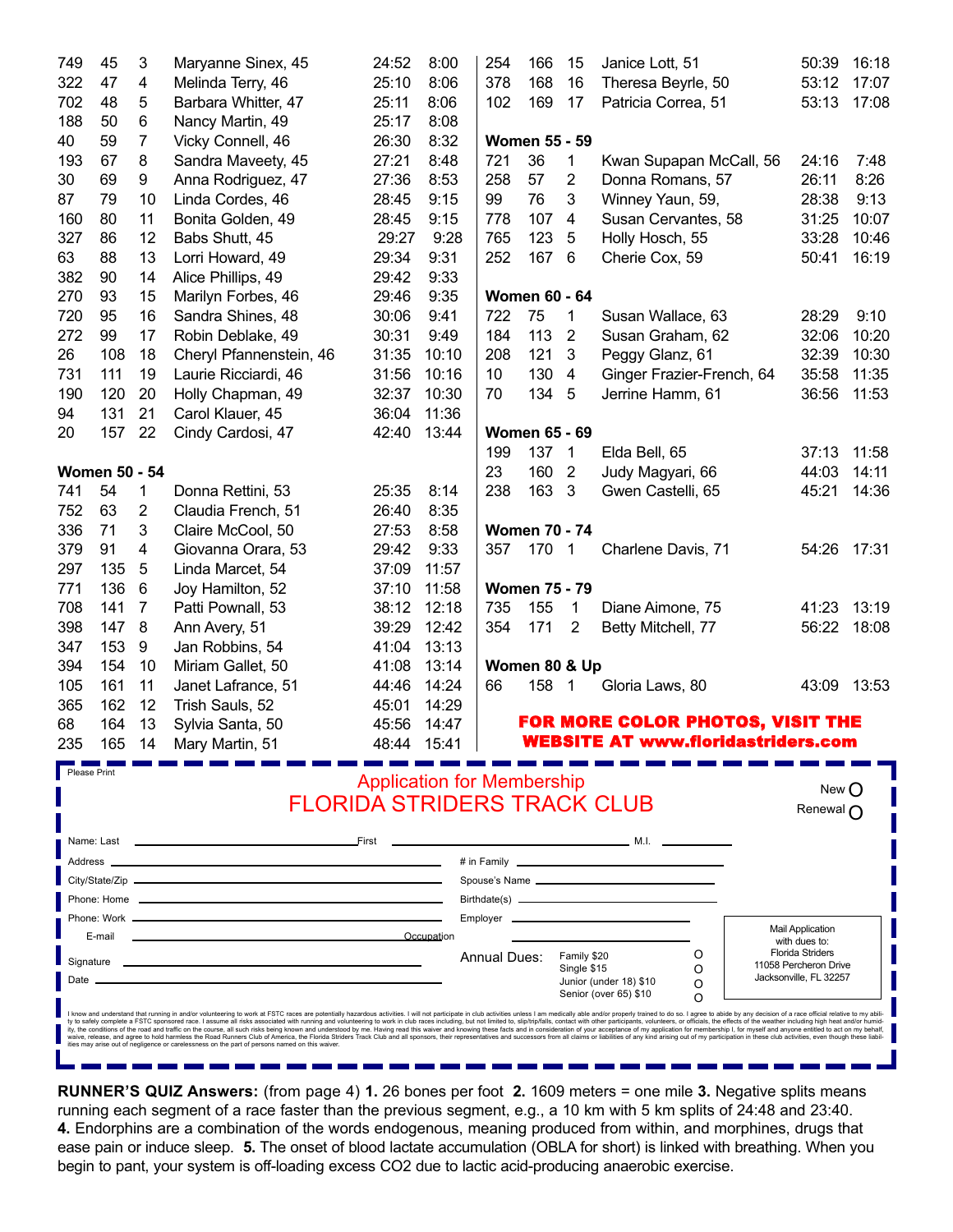## **July/Aug Race Calendar**

Published as a service. Accuracy is not guaranteed. If you would like your race listed: Contact Ken Bendy, RRCA State Rep. (N. Florida) (904) 278-2926 or E-mail kbendy@aol.com.

**for a NF list, with web links, see http://members.aol.com/rrcahtml/rrcacal.htm**

| <b>DATE</b>   | <b>EVENT</b>                                                                               | <b>TIME</b>                           | <b>LOCATION</b>                                                                        | <b>CONTACT</b>                                                                  |
|---------------|--------------------------------------------------------------------------------------------|---------------------------------------|----------------------------------------------------------------------------------------|---------------------------------------------------------------------------------|
| July 4        | Celebration 5K                                                                             | $7:30$ a.m.                           | 1st Place Sports<br>3931 Baymeadows Rd. Jax                                            | (904) 739-1917<br>1st Place Sports                                              |
| July 16       | <b>JTC Summer Track Classic</b>                                                            | 5:00 p.m.                             | <b>Bolles School</b><br>San Jose Blvd. Jax                                             | ConsultJTB@aol.com<br>Jacksonville Track Club                                   |
| July 23       | Summer in the City 5K                                                                      | 7:30 p.m.                             | Hemming Plaza<br>Jax                                                                   | (904) 739-1917<br>1st Place Sports                                              |
| July 24       | 2nd Annual Atlantic Beach<br>Fun Run 5K                                                    | 6:00 p.m.                             | <b>Lifeguard Station</b><br>Ahern St./Atlantic Beach                                   | $(904)$ 387-0528<br>ConsultJTB@aol.com<br><b>Fitness First</b>                  |
| Aug 12-13     | Tour de Pain<br>3 races in 24 hours<br>4 mile Beach Run<br>Mile Sizzler<br>Twilight 5K Run | 7:30 p.m.<br>$7:30$ a.m.<br>7:30 p.m. | Jax Beach Seawalk<br><b>Behind 1st Place Sports</b><br>Jax Landing                     | (904) 739-1917<br>1st Place Sports                                              |
| Aug 27        | Carrabba's Summer Beach<br>Run 5 Miles                                                     | 7:00 p.m.                             | Seawalk<br>Jax Beach                                                                   | (904) 739-1917<br>Jacksonville Track Club                                       |
| <b>Sep 10</b> | <b>Autumn Fitness 5K</b>                                                                   | 8:00a.m.                              | <b>Orange Park Kennel Club, US</b><br>17 & Wells Rd, Orange Park                       | (904) 272-1770<br>BobBoydFL@comcast.net<br><b>Florida Striders Track Club</b>   |
| <b>Nov 12</b> | <b>Hog Jog 5K</b>                                                                          | 9:00 a.m.                             | <b>Ronnie VanZant Park</b><br><b>Sandridge Road</b><br><b>Lake Asbury (Middleburg)</b> | (904) 728 7759.<br>Stevebruce@comcast.net<br><b>Florida Striders Track Club</b> |

### **NEW MEMBERS**

Oliver & Maggie Carter Aeddan Davies Deborah & Randall Farwell Gil Flores Scott Grimm Jerry & Teresa Hulshult Bradd Littleton Kelli McGreevy Delroy & Lynn Parkinson Laurie Pinover Jill & Guy Preston Nadia Reynolds

Margaret Ricketts Jennifer & Quinn Roberts Steve Snyder Seth & Pamela Stebbins Paul Walker Carol/Jennifer/Luke Westermann/Johnson// Byrne David Wiltsey Jacob Witt

### What's happening?

Send us your stories to StrideRightEdit@aol.com by the 15th of the month!

### **RENEWING MEMBERS**

Doug & Jane Alred Glenn & Ann Batteiger Kim Cornell Chuck Ellis Scott & Sarah Fortune Bernie Gross John Hirsch Kimberly, Peter & Alexandra Hoyt B. Jon Jaeger Tellis Martin Patrick McKeefery

Marvin, Cindy & Spencer Mollnow Michael Putala Cathy Reidy Al Saffer Terry Sikes Barbara Whitter

### **MULTI-YEAR RENEWING ANNIVERSARIES:**

Thomas Warren Micki, David & Danny Gibson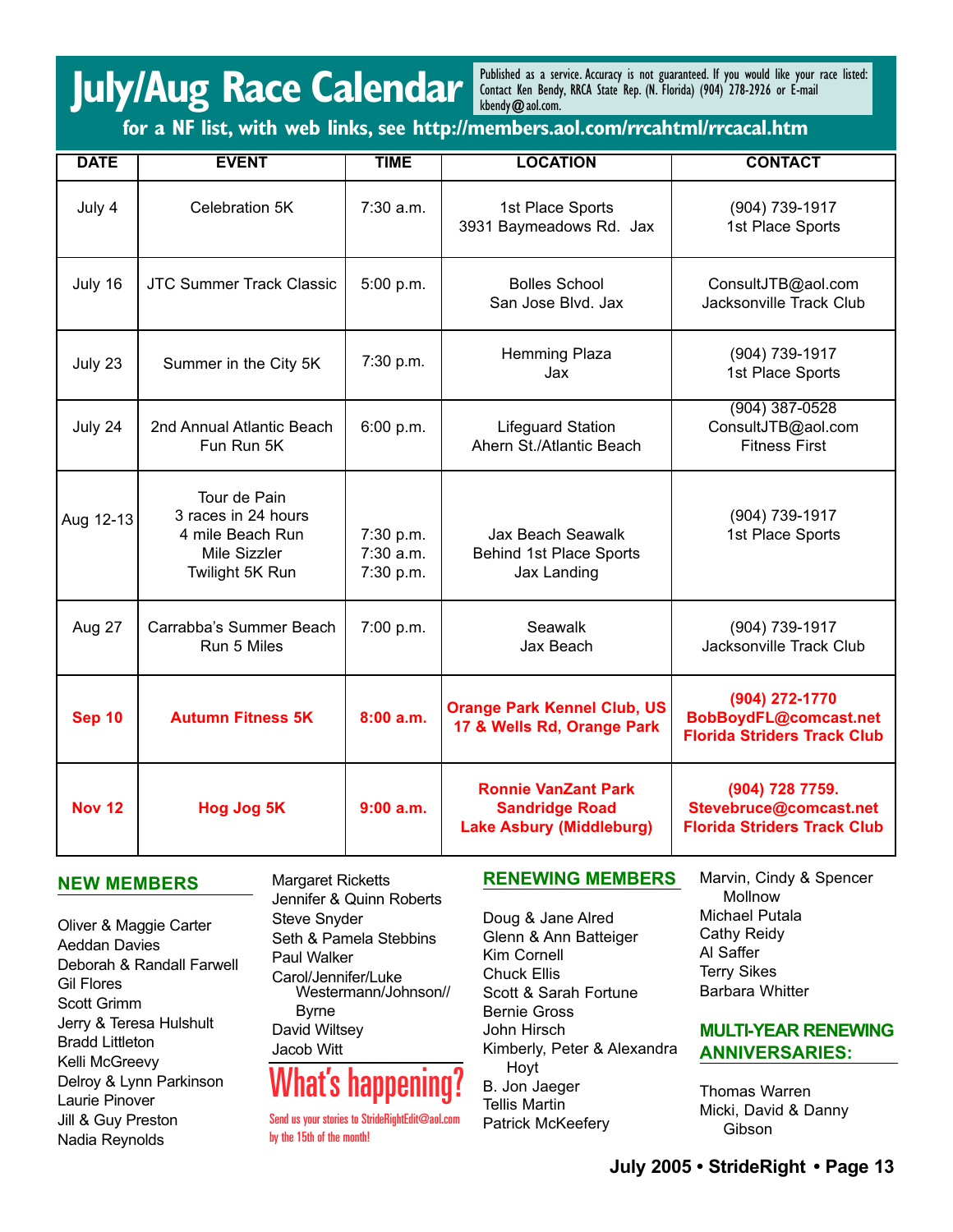Striders at the Races

To get your race results published, email StriderResults  $\bm{\varpi}$ aol.com

### **RACE TO PREVENT HOMELESSNESS 5K Jacksonville May 21, 2005**

| <b>Brian Murray</b>   | 22:07 1st A/G  |
|-----------------------|----------------|
| <b>Kaitlin Yaracs</b> | 22:26          |
|                       | 1st O/A Female |
| George Hoskins        | 23:05 1st A/G  |
| Lewis Buzzell         | 23:36 2nd A/G  |
| Ed Kelly              | 26:37 2nd A/G  |
| Freddy Fillingham     | 28:15 2nd A/G  |
| Patricia Czarnecki    | 30:56 3rd A/G  |
| Al Saffer             | 33:28 1st A/G  |
|                       |                |

### **WORLD GOLF VILLAGE 5K St. Augustine June 4, 2005**

\* short course-all times are adjusted to a 5K

John Metzgar 16:23 Bernie Candy 18:44 1st A/G Patrick McKeefery 19:51 1st A/G Denise Metzgar 19:58 1st A/G Rexx Weir 20:06 2nd A/G Bob Kennedy 21:08 3rd A/G Hernando Desoto 21:13 3rd A/G Raymond Ramos 21:36 Keith Poythress 21:37 Danny Weaver 22:52 Ralph Billings 23:27 2nd A/G Thom Henkel 23:39 3rd A/G Sue Whitworth 24:49 2nd A/G Barbara Whitter 25:02 2nd A/G Gerry Tyburski 26:05 Freddy Fillingham 27:25 Margaret Tyburski 27:37 Gordon Slater 28:32 1st A/G Vicki Choinski 29:10 Phillip Trast 29:23 2nd A/G Sandra Shines 29:38 Al Saffer 31:21 1st A/G Shirley Henkel 32:42 Burness Morris 32:59 Jerrine Hamm 35:03 2nd A/G Ernie Hamm 40:09 Joe Connolly 40:26 2nd A/G

3rd O/A Male

**BRUSTERS ICE CREAM RUN FOR THE PIES 5K Jacksonville Landing June 11, 2005**

Bill Phillips 18:19 1st A/G Bill Dunn 18:12 3rd A/G Greg Richards 18:33 3rd A/G Patrick McKeefery 18:53 2nd A/G Bernie Candy 18:58 1st A/G Victor Corrales 19:22 4th A/G Rexx Weir 19:51 3rd A/G Denise Metzgar 20:01 1st A/G John Metzgar 20:01 Bruce Holmes 20:08 4th A/G Patrick Gaughan 20:19 5th A/G Del Conner 20:36 6th A/G Paul Geiger 20:40 7th A/G Nick Jongebloed 20:41 Miller McCormick 20:43 Lonnie Willoughby 20:52 PR Frank Frazier 21:12 1st A/G Steve Edgell 21:13 PR Bob Kennedy 21:45 Keith Poythress 21:48 Hernando DeSoto 21:51 George Hosking 21:52 2nd A/G Kathy Murray 22:15 6th A/G Lewis Buzzell 22:19 Raymond Ramos 22:30 Mary Ann Brown 22:43 1st A/G Paul Smyth 22:51 Kelly Howard 22:51 Bill Castelli 23:07 Tony Nading 23:19 Matt Ross 23:34 1st A/G Jim Klein 23:46 Elbert Shubert 23:46 Thom Henkel 24:09 Everett Crum 24:19 1st A/G Charlie Mann 24:20 Kwan Supapan-McCall 24:51 1st A/G Barbara Whitter 24:56 4th A/G John Gauer 25:02 Gordon Simms 25:02

Frank Sutman 18:02 2nd A/G (age 10) PR 4th A/G PR (Strider in from AR)

Rick Sheets 25:15 Layne Ray 25:43<br>David Ferman 25:43 David Ferman Sue Whitworth 25:45 4th A/G JD Smith 25:49 Marie Bendy 26:20 1st A/G Darrell Whitworth 26:28 Claudia French 26:43 Kent Smith 27:12 John Aimone 27:24 1st A/G Ken Bendy 27:31 2nd A/G Tom Sullivan 27:59 3rd A/G Freddy Fillingham 28:12 Vicki Choinski 29:23 Gordon Slater 31:06 Al Saffer 32:54 2nd A/G Shirley Henkel 33:56 Burness Morris 34:33 Michelle Ramos 35:00 Norman Thomas 36:17 3rd A/G Sheryl Trevino 40:05 George Coombes 40:14 3rd A/G Joe Connolly 40:34 1st A/G Diane Aimone 41:02 1st A/G George Obi 43:14 Charles Desrosier 45:18 (Walk) Patt McEvers 45:19 3rd A/G (Walk) Trish Kabus 45:44 1st Female carrying a pie

**RACE RESULTS** 

#### **SAN DIEGO MARATHON**

John Heisner 3:09:20 Steve Edgell 3:53:01

Please send your stories, favorite runs or anything that you would like to share with fellow Striders' to StrideRightEdit@aol.com.

**Page 14 • July 2005 • StrideRight**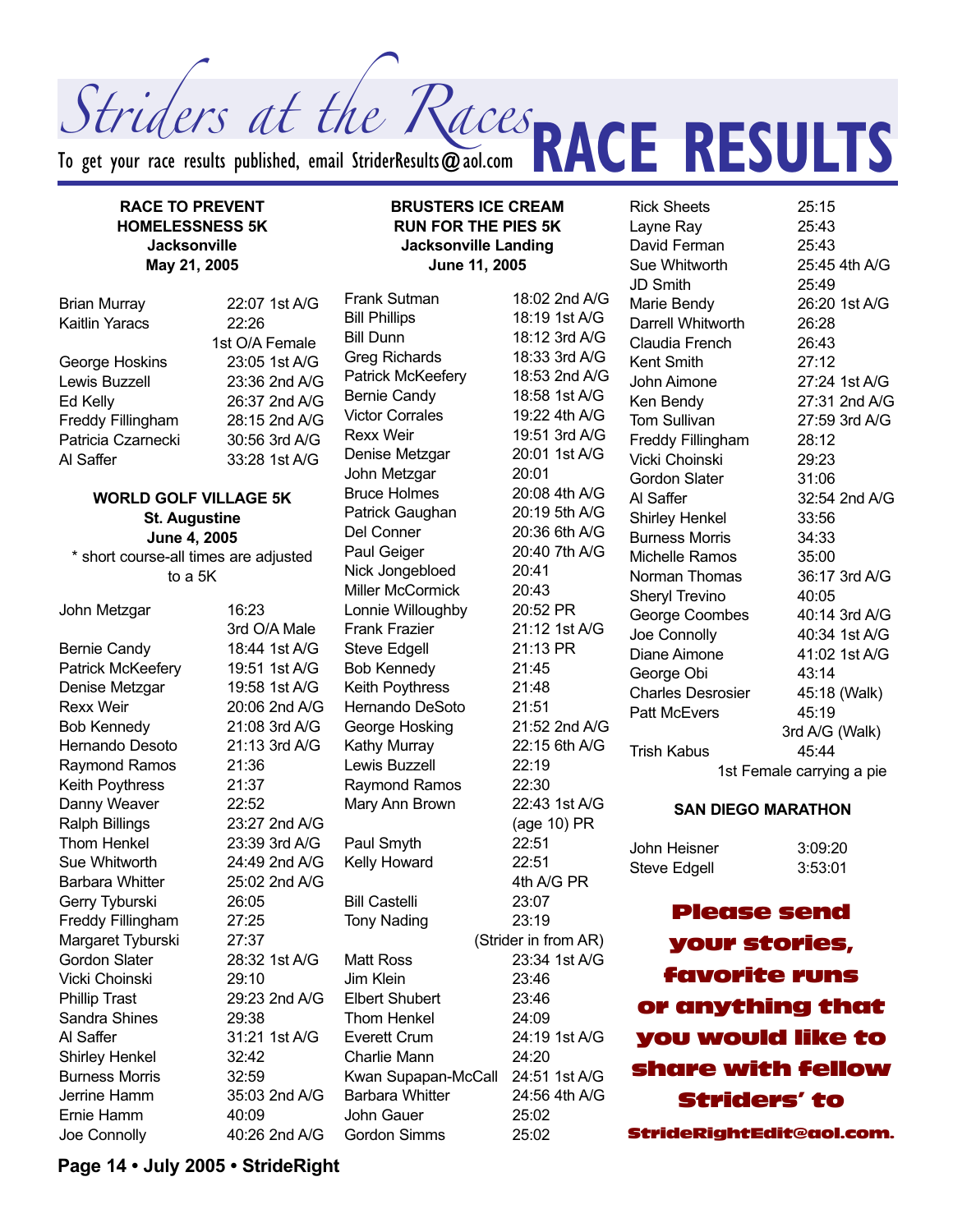## **MILE MARKER MUSINGS By Robert Glenn**

Greetings everyone. The Grand Prix is over but the results aren't up yet, so I'll try to remember to cover that next month. The club had a good turn out at the Memorial Day race, thanks to everyone that ran and helped out. Now, on to the good stuff.



The **Race to Prevent Homelessness 5K** was held in Jacksonville on the 21st of

May. We had 9 Striders helping in the worthy cause, I wonder if they helped build some Habitat for Humanity along the way, sort of a Survivor like competition; okay, place 5 roof shingles before continuing to the next station, uh oh, looks like Megan dropped her roofing nails, that is gonna cost her. Our fastest Strider was **Brian Murray** with a 22:07 which was good for 1st in his age group. **Kaitlin Yaracs** was our fastest female Strider with a 22:26 which was good for first overall for women, nice work. **Al Saffer**, our Striderman guardian, took first in his age group with a 33:28.

We, the Striders, put on the **Memorial Day 5K** down in Green Cove Springs on the 30th of May. **John Metzgar** was the overall winner with a 15:47. **Patti Stewart-Garbrecht** was our fastest female Strider with an 18:55 which earned her 3rd overall. **Page Ramezani** was the Grand Masters Men's Champ with an 18:24 while **Jan**

**Taylor** was the Women's Grand Master's Champ with a 24:04. The Green Cover Local Champs were both Striders, **Matthew Acheson** with a 19:26 and **Kim Crist** with a 23:38. We also had a whole herd of Striders win their age groups, in no particular order, these included **Rob Hoffman, Mark Woods, Bill Dunn, Patrick McKeefery, Bernie Candy, Frank Frazier, Matt Ross, Everett Crum, John Aimone, Chuck Ellis, Nancy Harms, Kaitlin Yaracs, Tiffany Sutton, Denise Metzgar, Kwan Supapan-McCall, Diane Aimone**, and **Gloria Laws**. Shoo, did you guys let anyone else from the other clubs even run? Nice work.

Next up is the **World Golf Village 5K**, or should I say putative 5K, which was run on the 4th of June. Apparently the course was around about a half mile short so all of the times were 'adjusted.' I've heard from a few of our runners that would have been happy without the adjustment, of course they never would have come close to their new "PRs" ever again, but such is the price for fleeting glory. Our top Strider at the foreshortened course was John Metzgar, no times will be mentioned since they are all mere approximations, who was third overall. The knowledge of a race well run will have to be enough. Our fastest female Strider was **Denise Metzgar (Continued on next page**

| <b>GROUP TRAINING RUNS</b> |             |                          |                                                               |                                                           |
|----------------------------|-------------|--------------------------|---------------------------------------------------------------|-----------------------------------------------------------|
| <b>DAY</b>                 | <b>TIME</b> | <b>DISTANCE</b>          | <b>JACKSONVILLE AREA</b>                                      | <b>CONTACT</b>                                            |
| <b>Saturday</b>            | 6:30 AM     |                          | 5 to 10 Mi. Various Jacksonville Beach, S.                    | Jakson Badenhoop (904) 285-1552                           |
|                            |             | pace groups              | <b>Parking Lot, Sawgrass</b>                                  | Director@PerformanceMultiSports.com                       |
| <b>Sunday</b>              | 6:30 AM     |                          | 6 to 20 Mi. Various Orange Park Sun Tire                      | Bob Boyd (904) 272-1770                                   |
|                            |             | pace groups              | <b>Blanding Blvd.</b>                                         | BobBoydFL@Comcast.net                                     |
| <b>Sunday</b>              | 10:00       | 3-8 Mi. Trail Run        | <b>IPonte Vedra Guana State</b>                               | Craig O'Neal (904) 285-9097 autofinance-                  |
|                            | <b>AM</b>   |                          | <b>IPark</b>                                                  | man@yahoo.com                                             |
| <b>Monday</b>              | 5:30 PM     | 6 Mi. Downtown           | Jacksonville Charthouse                                       | Karin or Rob Glenn (904) 886-4095                         |
|                            |             | <b>Bridges</b>           | <b>Rest. parking lot</b>                                      |                                                           |
| <b>Tuesday</b>             | 6:30 PM     | 5.5 MI. River Road       | <b>Orange Park, 1st Place</b>                                 | John Metzgar (904) 264-3767 work or                       |
|                            |             |                          | Area, Various paces Sports, 550-7 Wells Rd                    | (904) 215-9440                                            |
| Weds.                      | 6:30 PM     | <b>Interval Training</b> | <b>Orange Park, St. Johns</b>                                 | John Metzgar(904) 264-3767 work or Bob                    |
|                            |             |                          | Country Day Track-park @                                      | Boyd (904) 272-1770,                                      |
|                            |             |                          | Lakeside Elem. on Moody                                       | BobBoydFL@Comcast.net                                     |
| Weds.                      | 5:30 PM     | <b>Interval Training</b> | Jacksonville Bolles School Bob Carr (904)743-3325             |                                                           |
|                            |             |                          | <b>San Marco Blvd.</b>                                        |                                                           |
| Weds.                      | 6:00 PM     | 6.5 Mi. Easy pace        | Jacksonville Boone Park                                       | Bernie Gross (904) 272-5995                               |
|                            |             |                          | Riverside                                                     | berniegross@juno.com                                      |
|                            |             |                          | Thursday   6:30 PM   4-7 Mi./Varied pace San Marco/Largo Park | Doug Tillett (904) 728-3711                               |
|                            |             |                          | <b>Corner of Naldo and Largo</b>                              |                                                           |
| Tue/Thur                   | 6:20 PM     | <b>Varied distances</b>  |                                                               | Jacksonville Beach, South Jakson Badenhoop (904) 285-1552 |
|                            |             |                          | <b>Parking Lot of Sawgrass</b>                                | Director@PerformanceMultiSports.com.                      |
|                            |             |                          | <b>Village Shopping Center</b>                                | Call/email to confirm last minute changes                 |